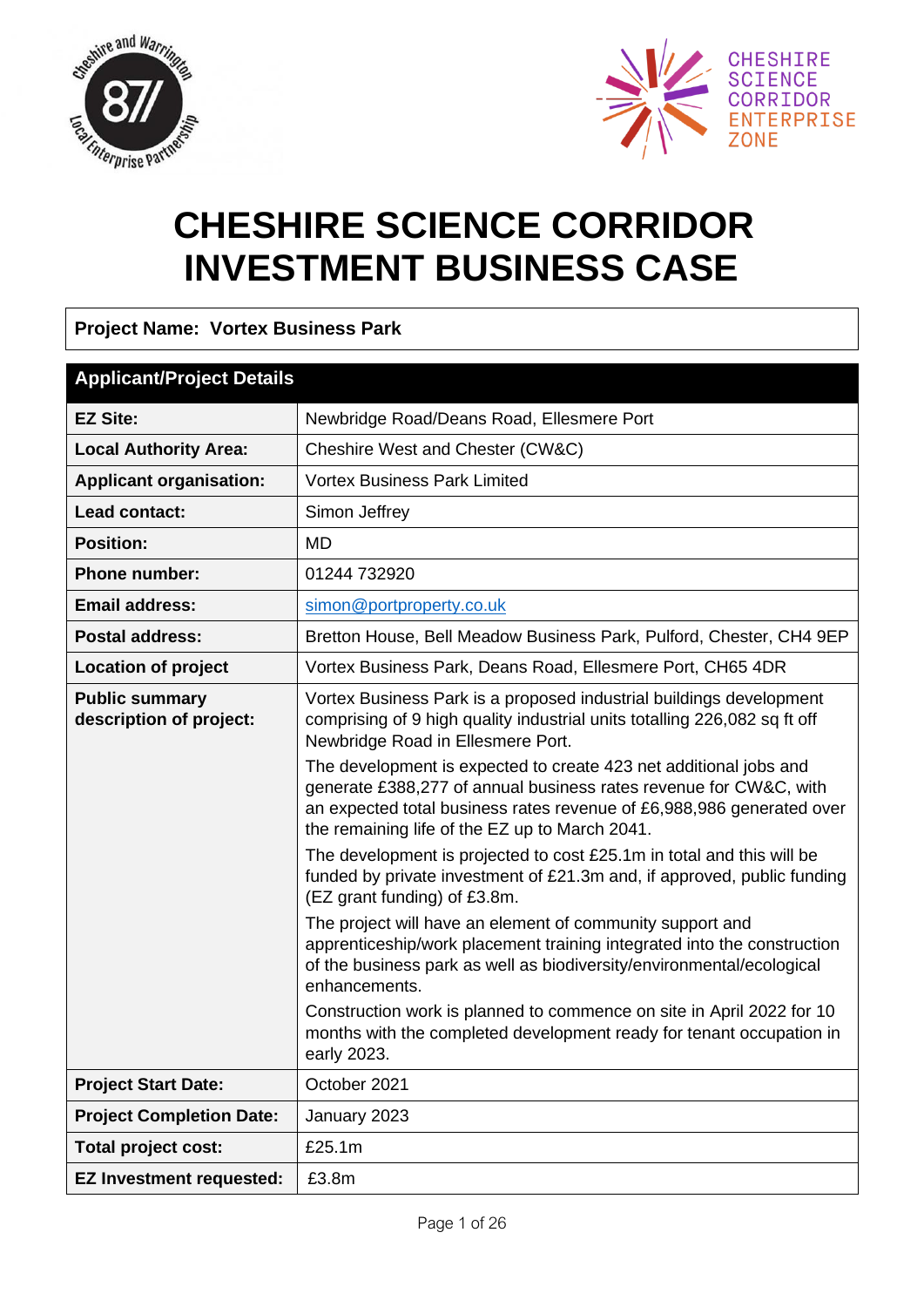# **1. STRATEGIC CASE**

1.1. Please provide a full description of the project, including its objectives, key components and key deliverables

The project is being brought forward by Vortex Business Park Limited (VBP) and comprises 9 industrial units to be constructed on the horseshoe of land surrounding the Rhino building off Newbridge Road in Ellesmere Port.

This follows on from the successful development of Helix Business Park, which is located on the opposite side of Newbridge Road, and which was partly purchased (Phase I) and partly developed (Phase II) by Gaerwen Properties Limited, a separate limited company but which is also under the directorship of Alec Pickering.

Helix Phase I comprises 5 industrial units totalling 52,706 sq ft (although 3 units are let to one tenant as a whole, with the other 2 units let to another tenant as a whole).

Helix Phase II was developed by Gaerwen Properties Limited with £669,000 of BISF/RIA grant support and comprises 3 industrial units totalling 40,000 sq ft.

All units at Helix were let within 12 months of practical completion.

The Helix development set new standards for industrial accommodation within the Newbridge Road EZ development area and as of November 2021 is at 100% occupancy.

The Vortex Business Park development will follow a similar building design strategy to that used in the Helix construction. A site layout plan of the proposed industrial units is included within Appendix A which notes a split of the buildings into four phases marked A-D. It is the current intention of VBP to build out all four phases at the same time.

VBP have secured an agreement with CW&C to enter into a 250 year lease on the proposed development land, the lease for which will complete upon the granting of an appropriate planning permission consent. VBP then have the option to purchase the development land at a pre-determined price when at least two of the development phases are complete. VBP are proposing to construct  $21,004$  m<sup>2</sup> (226,082 ft<sup>2</sup>) of industrial space on this land. The building sizes are noted on the plan in Appendix A and range from 4,931 sq ft to 114,395 sq ft.

The design, specification and quality for the proposed industrial buildings will continue the high standards set by the Helix development. An example of the design specification is included in Appendix I.

The industrial buildings will be of steel frame construction with a combination of built-up profiled steel cladding, composite panels, curtain walling and feature timber detailing. Each of the industrial units will have a self-contained office/amenity block of approximately 13**%** of the Gross Internal Area of the individual industrial units.

For the smaller units (up to 10,000 sq ft), the structural frame of the buildings will allow for future expansion of the office to first floor level. The office/amenity block will incorporate a toilet (to disability standards), shower and kitchen area. The office area will have suspended ceilings, painted walls, carpet tiles and gas heating provision. The main industrial area will incorporate LG7 lighting, emergency lighting and level access electrically operated loading doors. High speed uncontended fibre broadband will be provided to the site via a lease line.

For the larger units (10,001 sq ft and upwards), a first floor level office area will form part of the construction.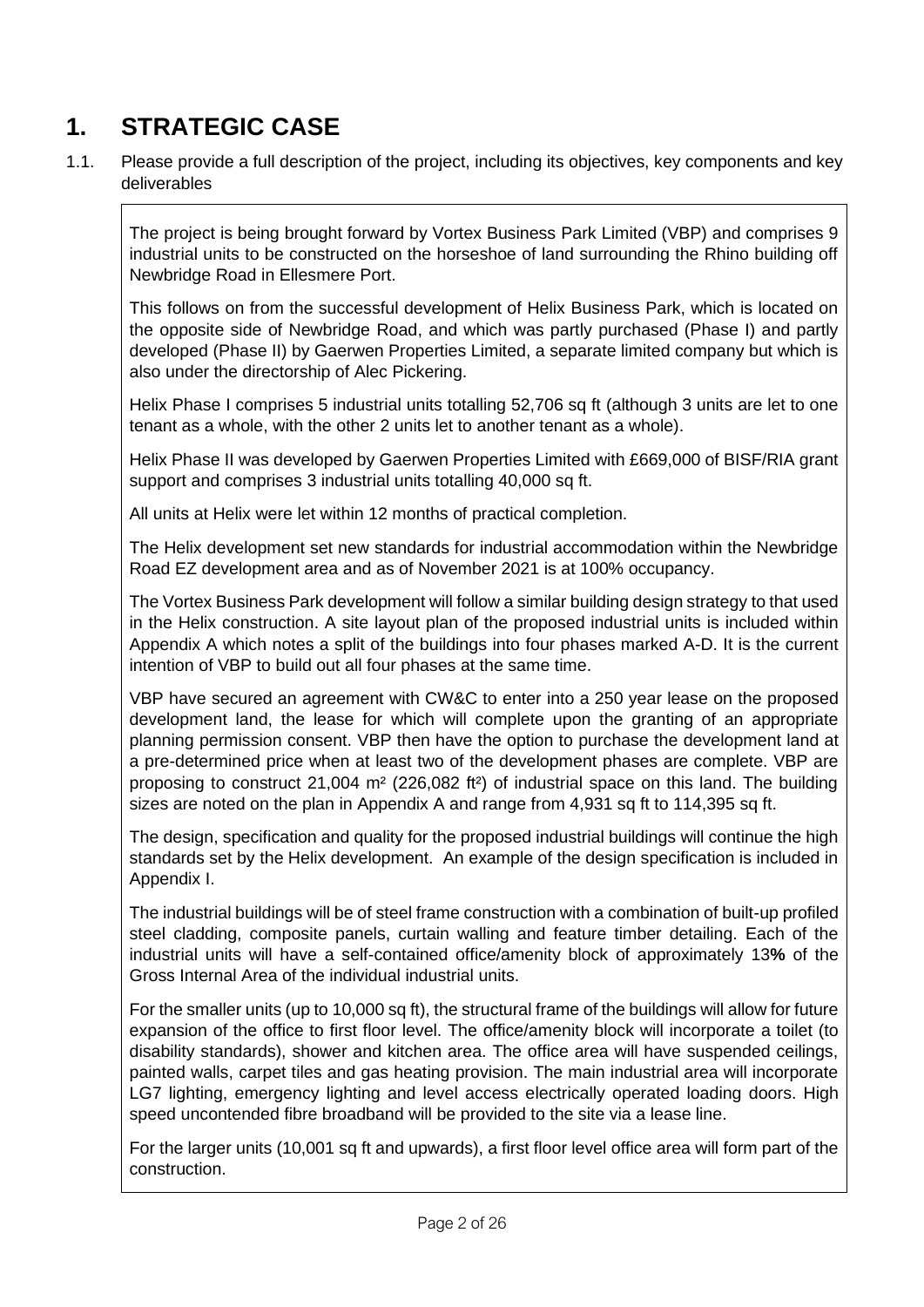The scheme includes the construction of service yards, car parking areas, external lighting, the implementation of a scheme of surface/foul water drainage and the provision of all main statutory supplies into each of the industrial units. A comprehensive hard and soft landscaping scheme will be implemented throughout the site including landscaping works to the boundaries. Paladin fencing will be provided to the perimeter of all service yard and car parking areas.

The proposed development is not commercially viable and requires an EZ gap funding grant of £3.8m, which is the amount being requested from the EZ Retained Business Rate Investment Support Fund (BISF). A detailed planning application for the development was submitted in September 2021 with a positive decision expected in January 2022. Confirmation of the receipt of the planning permission application is included in Appendix B. It should be noted that the planning application refers to the erection of six commercial buildings which is the number of structures planned for the site, albeit that units A2 and D are planned to be split into 3 individual units and 2 individual units respectively as per the plan included in Appendix A.

The procurement of a main contractor via tender will be undertaken during the period November 2021 to January 2022. Construction works are scheduled to commence in April 2022 with completion of the development projected for January 2023. A development programme is included within Appendix C.

The key objectives and deliverables of the project are as follows:

- To re-develop a vacant 11-acre brownfield site (by January 2023);
- To speculatively develop 21,004 m² (226,082 ft²) of high quality industrial accommodation providing accommodation solutions for SME businesses in Cheshire and Warrington Local Economic Partnership (CWLEP) key target sectors (specifically Advanced Manufacturing/Engineering, Environmental Technologies, Automotive and Logistics/Distribution) and the HyNet supply chain;
- To accommodate up to 9 businesses with the potential of creating approximately 423 direct net additional jobs at the CWLEP level;
- To provide approximately £388k per annum of additional Business Rate revenue once the industrial units are fully let, with an expected Business Rate revenue stream of c£7m over the period April 2023 to March 2041 (the end date of the EZ);
- To lever in approximately £21.3m of private investment by January 2023;
- Generate net additional Gross Value Added (GVA) in the range £44m to £72m per annum at the CWLEP level once the scheme is fully established (subject to the business sectors the future tenants of the business park operate in); and
- Contribute to an off site biodiversity solution costing an estimated £270K, off site newt mitigation measures costing £38K and Landscaping/Planting/Trees costing £53K.
- 1.2. Please describe in detail how this project contributes to the LEP's strategic objectives

Cheshire Science Corridor Enterprise Zone (EZ) includes a select portfolio of 'pump primed' sites, which offer a unique opportunity for businesses wishing to establish production facilities alongside the centres of science excellence (particularly the Protos Energy Hub at Ince Park and growth of the low carbon energy sector in the region, linked to the HyNet Hydrogen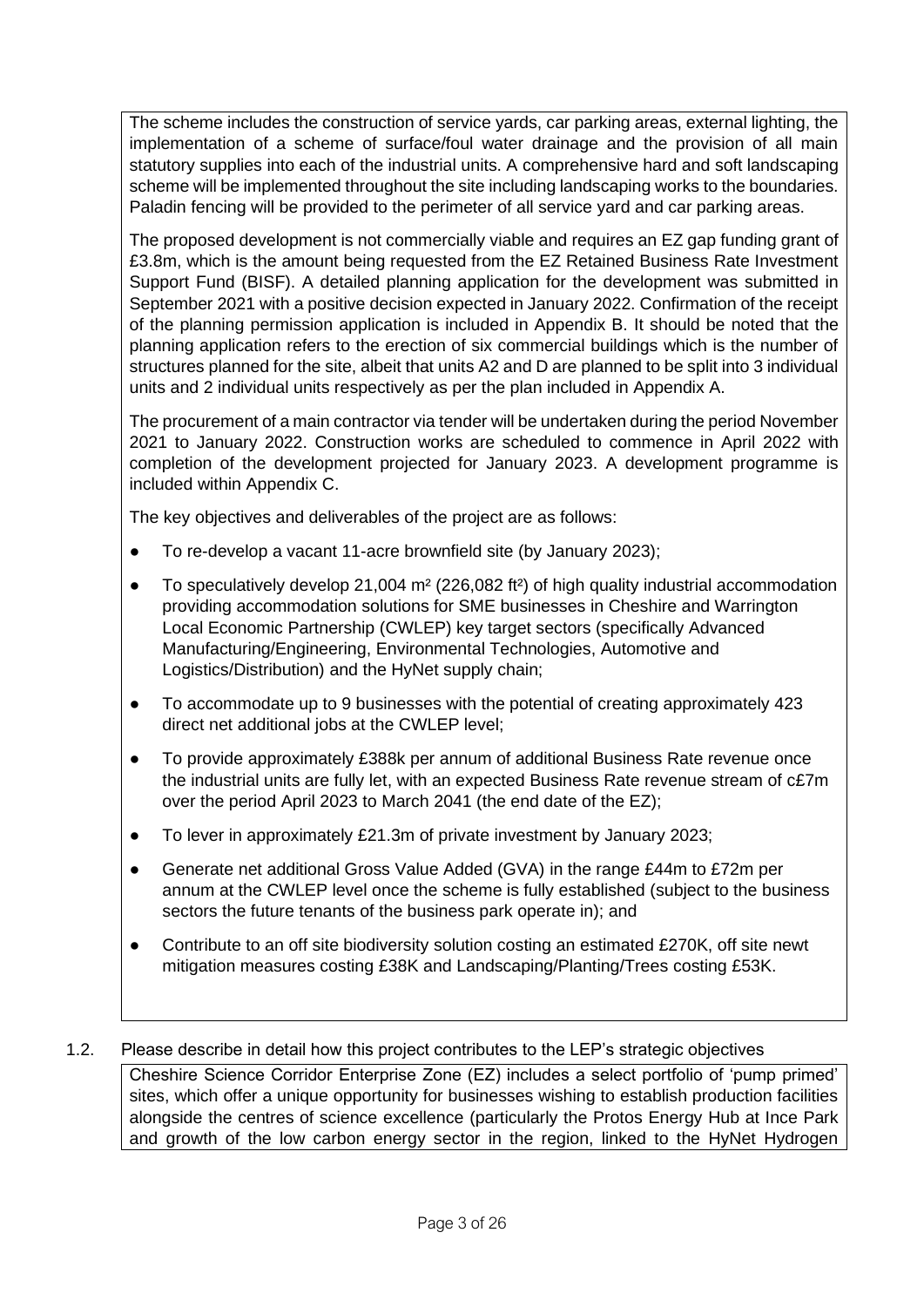development at Stanlow). The VBP site is included within the Ellesmere Port portfolio of EZ site locations.

In addition the LEP's 'Building a Better Future Together : Supporting Recovery in Cheshire & Warrington 2021/22' document clearly states it will deliver a 'Sustainable Recovery' and a 'Growing Economy' - Vortex Business Park will contribute to these objectives through the development of quality industrial units providing sustainable additional new jobs, including targeting the low carbon energy sector supply chain, to provide for the growth that will arise from the UK Government's recently announced support for the North West HyNet Hydrogen phase 1 facility at Stanlow, and other key low carbon energy developments in the region.

The Vision of the Cheshire Science Corridor (CSC) is to be an internationally renowned science and technology cluster and a major driver of future business growth in the sub-region. In order to achieve this, the EZ's key strategic objective is attract in the order of 500 businesses and create almost 20,000 jobs over its 25-year life. The development at Helix Business Park (noted previously as purchased/developed by Alec Pickering via another company Gaerwen Properties Limited) has already contributed to this objective as five occupiers of considerable size have been attracted to Helix which created significant new job opportunities.

VBP is looking to build on this success by providing further high quality industrial accommodation, to attract up to nine new businesses to the Ellesmere Port EZ, and which will ultimately result in further significant numbers of new jobs being created.

Ellesmere Port remains an area where average earnings and living standards continue to be poor compared to other locations within the CWLEP area, a situation which worsened over the last 18 months as a result of the pandemic. The ability to attract growing businesses from the STEM sectors to the area, as a result of the construction of the units at Vortex Business Park, should assist in boosting the earnings power of local workers and raise living standards locally.

The VBP project will deliver on the key priorities outlined in the Cheshire and West Industrial Strategy Summary (March 2019) contributing to "A Foundation of Productivity, Business Environment and Place" through the construction of quality industrial units creating quality new additional jobs generating an increased productivity/GVA in the Cheshire and Warrington area. Therefore, the Local Industrial Strategy (LIS) priorities of" 'Raise Productivity + Increase Business Resilience + Increase earning power of our residents' would be assisted via VBP being successfully delivered.

### 1.3. Which of the LEP's target sectors will this project be aimed at?

VBP has a focus on attracting businesses from the Advanced Manufacturing, Environmental Technologies, Low Carbon Energy sector supply chain, Logistics/Distribution and Automotive sectors. Evidence suggests that companies from these sectors tend to favour new or very modern buildings, which are designed to meet the needs of their occupational requirements and perhaps more importantly project a positive image of the companies to their customers and suppliers.

The proposed development at VBP will provide nine new high quality industrial buildings, the size, design and features of which will meet the occupational requirements of businesses from these Target Sectors.

All of the tenants at the fully developed and fully occupied Helix Business Park contain significant technology aspects within their businesses, and the two larger tenants, Cook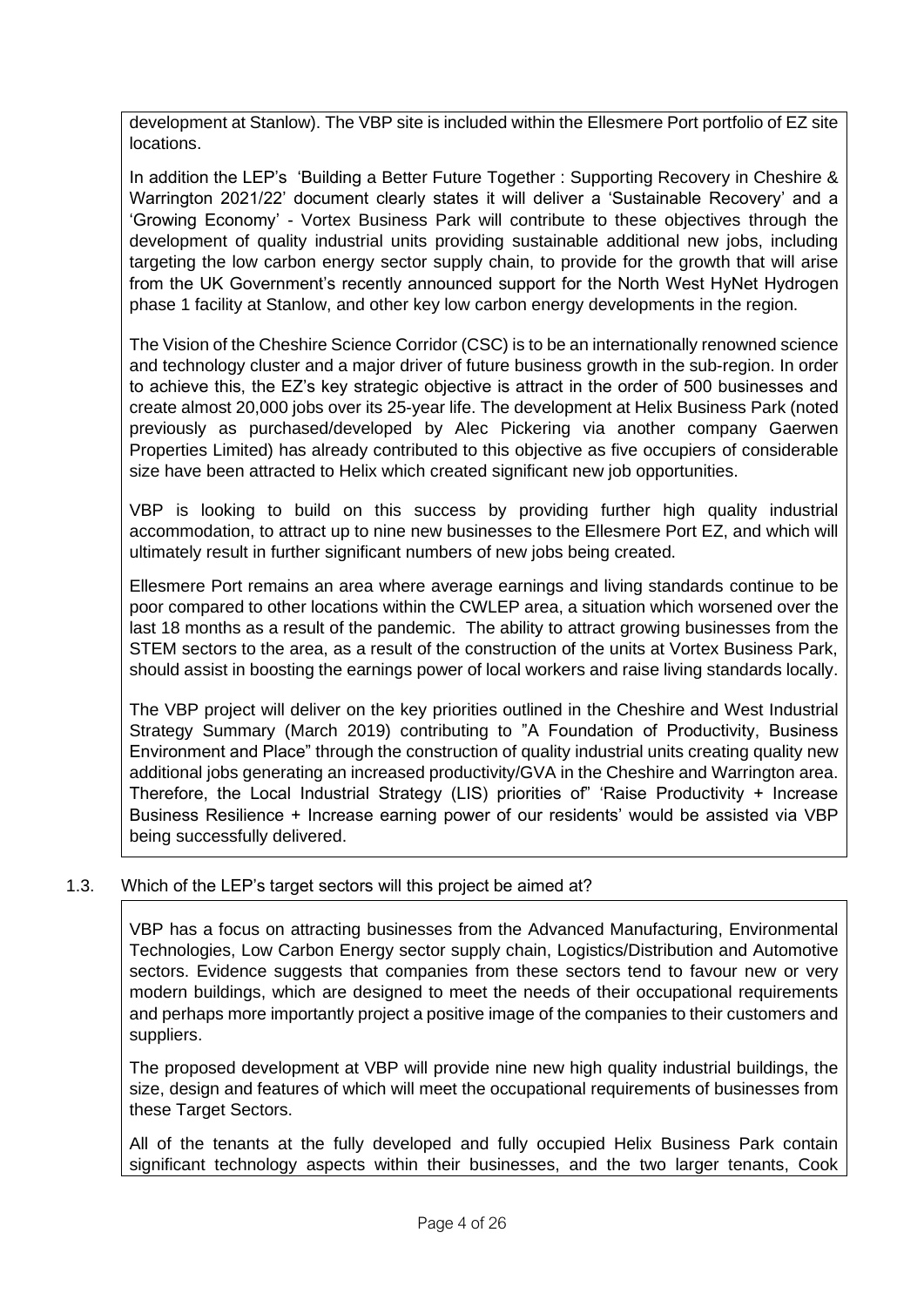Compression and Thyson Technology, are businesses which operate within the target sectors (aspects of Advanced Manufacturing, Technology and Environmental). One further letting at Helix was to a brand new company from the Automotive sector.

These lettings demonstrate that the property product provided at Helix attracted businesses from the LEP Target Sectors, and the design and build philosophy adopted at Helix will be continued at VBP. The majority of companies that occupy units at Helix have a significant STEM aspect to their operations, and this is expected to continue for the prospective tenants of VBP.

### 1.4. Which other local and national strategies will the project contribute to and how?

The VBP project contributes and delivers on several strategic economic growth strategies, plans and priorities, both at the UK national and LEP levels, CW&C, as well as the Mersey Dee Alliance cross border area. As previously noted, it has already been demonstrated how the VBP project addresses some of the priorities within the Cheshire and Warrington LEP Local Industrial Strategy (February 2019) and the LEP's Strategic Economic Plan (2014). However, there are other key UK Government and regional strategies and plans that are of relevance and pertinent to the VBP project, in particular the following:

The proposed development at VBP would support 3 key strands of the **Ellesmere Port Industrial Area Development framework produced in May 2021, being to:**

- Reinforce the area's role as the economic engine of Cheshire West & Chester and the wider region, boosting its profile nationally, safeguarding existing employers, allowing expansion and indigenous growth, and helping to foster a diverse range of job growth opportunities which will create a sustainable future economy and supporting the UK's 'Levelling Up' agenda.
- Connect local people to jobs, skills and training opportunities in high value, innovative and growing employment sectors. Improving the connections between local people and opportunities through awareness raising as well as sustainable travel connections to the area.
- Improve the quality of place and quality of life for local people. The area will deliver an improved public realm; safe and sustainable connectivity; amenity; and enhanced and protected environmental assets. This will create an attractive place to live, work, visit and do business.

**UK Government Net Zero Strategy- Build Back Greener - how to decarbonise the UK economy to meet net zero targets by 2050 (October 2021).** This is of particular relevance to the VBP project because of the proximity of the site to the HyNet development that has secured Phase I funding from the UK Government. There will be an increase in demand, linked to the HyNet but also from other regional energy projects' supply chain/distribution channels, for quality industrial units in proximity to the Ellesmere Port area and wider Mersey Dee Alliance cross border area. The growth of the 'Green Hydrogen' and Nuclear sectors are clearly demarcated within the Government's strategy and VBP will be needed to ensure these growth sectors have the quality industrial premises available to service them.

**UK Government Build Back Better - Our Plan for Growth - Levelling Up (March 2021).** As part of the UK's 'levelling up' agenda across the whole of the UK, the North West of England is a key economic growth target area, to benefit from not just devolved democratic powers but also economic growth from the south east of England. Again, the Low Carbon Energy sector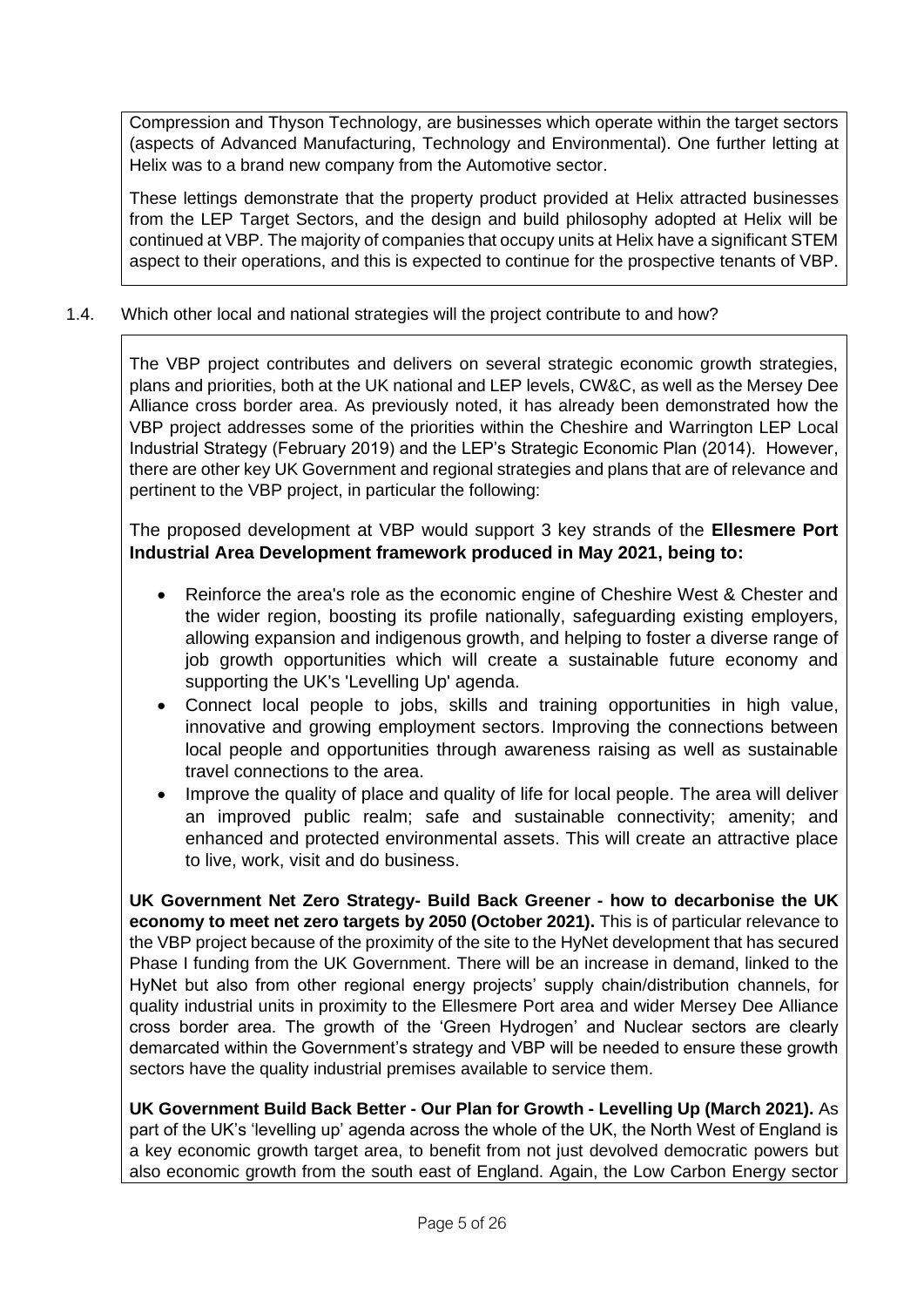(Infrastructure, Skills, Innovation) is a key sector for growth within the Plan for Growth and levelling up. VBP is an important project to ensure that the Cheshire and Warrington LEP area has sufficient quality industrial units to facilitate and enable job creation in this growth sector and key geographic area of the Cheshire Science Corridor and CWLEP area.

**Mersey Dee Alliance (MDA) Growth Prospectus (2017) and MDA Investment Programme (2020) and the MDA Plan Ahead (to 2040) -** the key priorities within the MDA programme of particular relevance that the VBP project helps to deliver on are low carbon and clean growth, labour market and skills. The provision of the VBP quality units will allow businesses in the MDA area to access the business space they need in the area, servicing their markets from VBP within the Cheshire Science Corridor, and create additional new jobs that will allow sustainable skills development.

In addition, the VBP project continues to support the following two of Foundations of the **Government's Industrial Strategy (2017):**

- Business Environment increasing SME productivity This project will provide new business space, which will provide the environment necessary for the new generation of SMEs to grow, introduce new high value-added products/services and to take advantage of globalisation.
- $\bullet$  Place tackling regional disparities in productivity and economic performance this project will result in additional significant GVA and new jobs in the CWLEP area.

**Northern Powerhouse Strategy (November 2016)** – this project will support the Enterprise and Innovation objective of this strategy by providing new industrial space for businesses in the knowledge intensive sectors (including Advanced Manufacturing & Automotive) to develop innovative ideas and help the area's economy grow.

As referenced above, the VBP project will contribute to the Cheshire & Warrington Strategic Economic Plan (2017) which aims to grow (by 2040) the CWLEP economy by £50 billion pa in GVA and create 120,000 net additional jobs. This project has the potential to contribute net additional GVA in the range £44m to £72m and has the potential to create 423 net additional jobs. A strategic theme of the SEP is upgrading infrastructure and by providing new high quality industrial accommodation - this project will help achieve a key objective of this theme i.e. providing readily available employment sites that meet the needs of key economic sectors, attract inward investment and new investment by indigenous businesses.

The project is located in the Atlantic Gateway, which is identified by the CWLEP as a key strategic priority. One of the Atlantic Gateway's priorities is to support the delivery of the Ellesmere Port Strategic Regeneration Framework, and one of the themes of this Framework is to deliver employment growth in key development zones including the Eastern Employment Zones, which includes the Newbridge Road development area within which VBP would be located.

1.5. What is the market need for your scheme?

On behalf of VBP, Legat Owen have undertaken a Market Demand Assessment in respect of the proposed project (Appendix D), the key conclusions from which are as follows: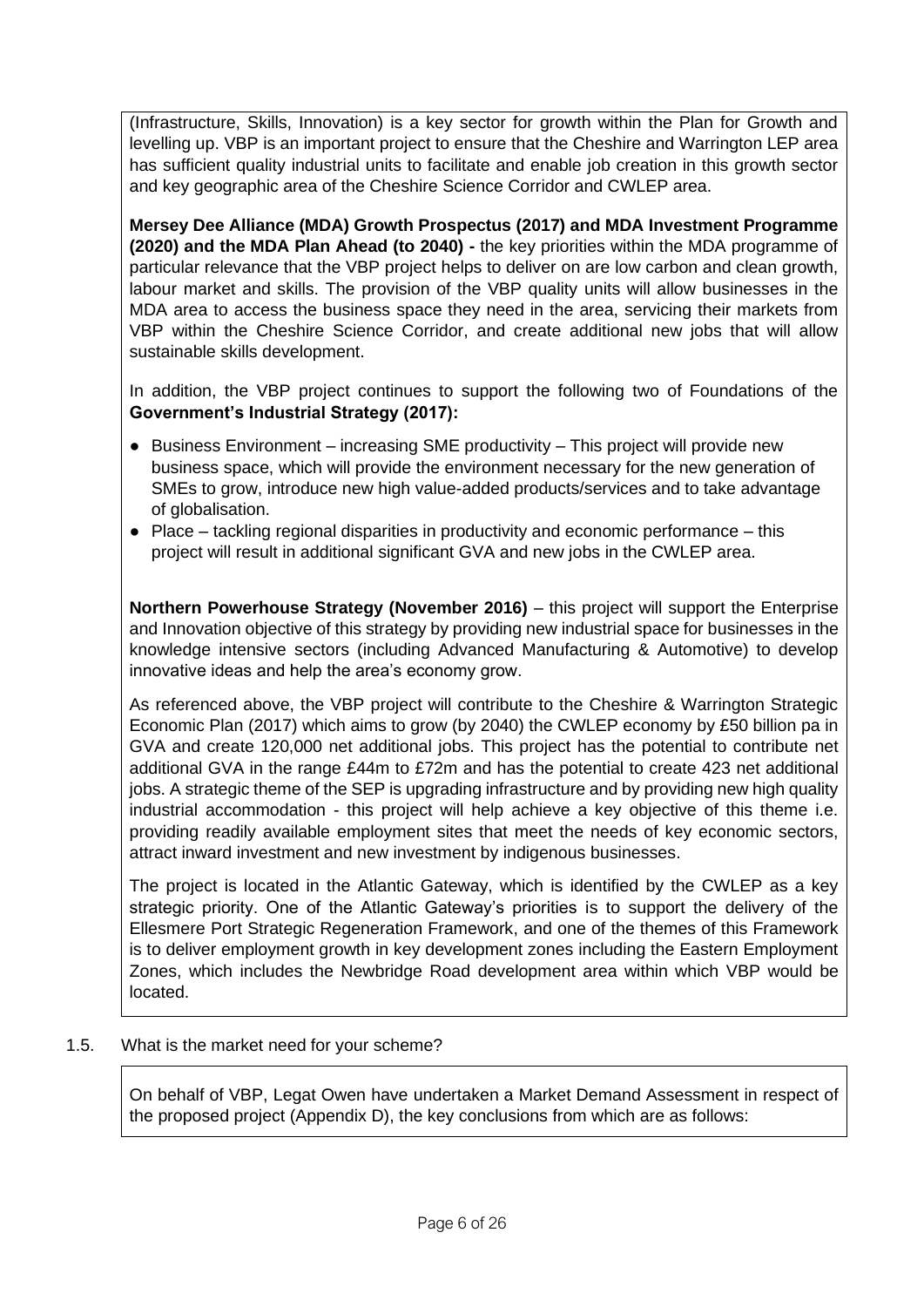Over the course of the last 5 years there has been a steady improvement in the demand for industrial floor space in Ellesmere Port, and the wider CWLEP area;

The success achieved in relation to the letting of both phases of the Helix development clearly demonstrates that the nature of the product being proposed for VBP is orientated towards market demand;

The supply of industrial floor space in Ellesmere Port and the surrounding area has continued to tighten to the point whereby demand exceeds supply and there is a need to bring forward new industrial floor space in order to meet the demands of the market, particularly for SME occupiers; and

Existing industrial floor space supply in the market is ageing and does not meet the needs of SME businesses in the 21st Century.

There have been limited new speculative industrial unit developments in the area catering for small/medium sized companies. At the time of writing the report, Legat Owen had no availability of units of 10,000 sq ft and above. The bulk of speculative development schemes known to be coming to the market (either in planning or construction) are in the main aimed at large businesses and will not satisfy the demand for the SME market.

The conclusion is that there is clear justification in the current market for a Design & Build development of mixed unit sizes for industrial buildings as proposed for VBP, which will provide solutions for the SME market to assist with current demand and will assist in the future growth of the economy in Ellesmere Port and the surrounding areas as a consequence.

In addition, the local, regional and UK national economic strategies and plans all need quality industrial premises to deliver on their priorities of economic growth and levelling up across this geographic area within the North West of England.

### 1.6. Why does your scheme require EZ investment?

In the absence of EZ public funding support this project would not go ahead primarily because it is not commercially viable i.e. there is a cost/value viability gap as a result of the factors outlined below. The rationale for project critical public sector intervention via gap EZ grant funding in to this project is supported by the existence of the following interlinked market failures:

- The continued fragility of the development and construction market due to the challenging external environment, primarily due to the impact of Brexit and the ongoing pandemic.
- Construction Costs/Property Values Speculative developments in the Ellesmere Port area have traditionally been unviable commercially without intervention due to the low rents and yields achievable compared to build costs. This improved in the period following the financial crisis from 2008 onwards, but rental/capital values in Ellesmere Port continued to lag behind prime areas in the North West of England around the M6 corridor and Manchester. The cost of materials and labour have increased significantly over the last 3 years, with supply chain delivery times increasing, leading to increased contract duration and adding in further prelim costs to contract values. Examples of cost increases over the period are as follows: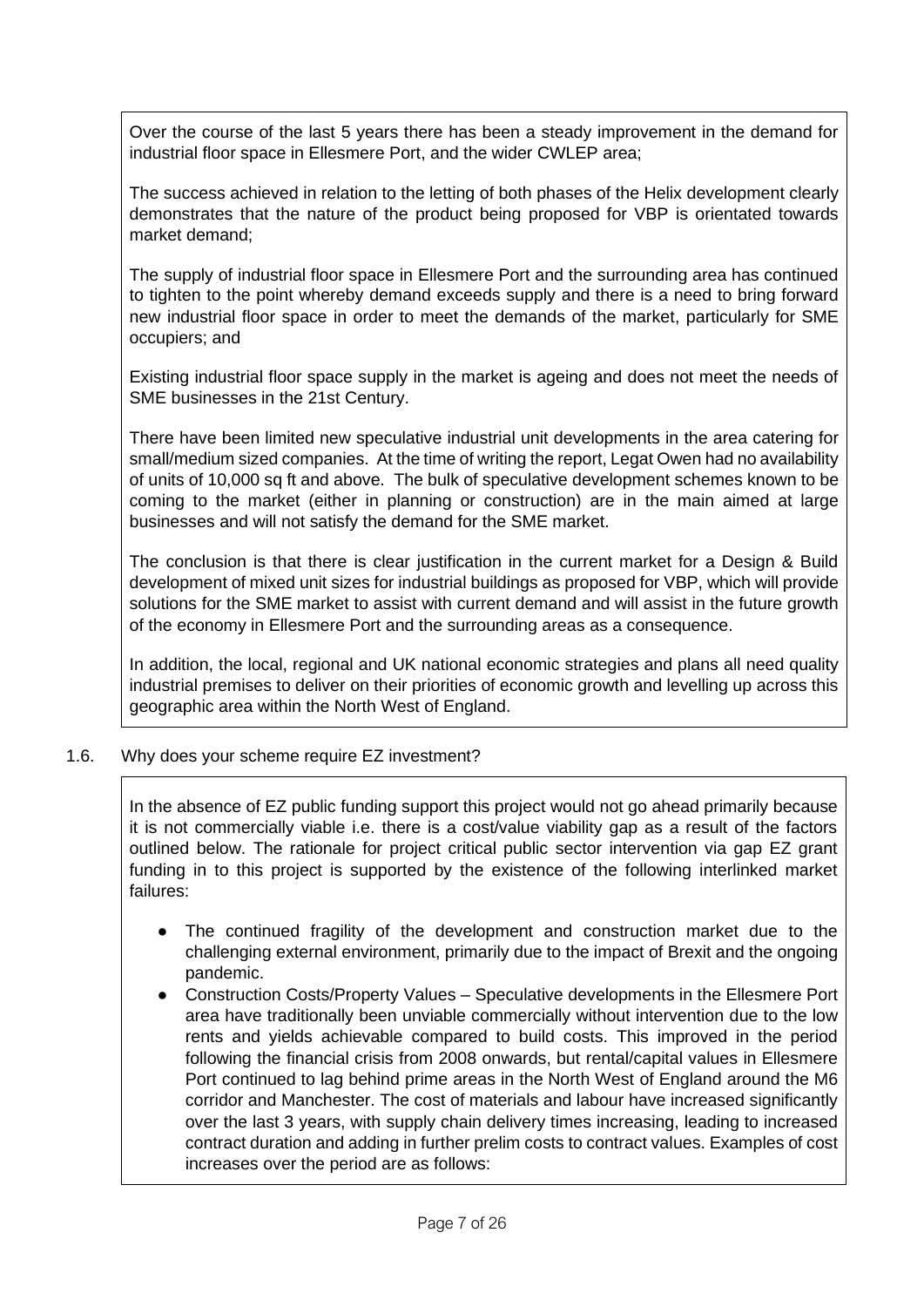- $\bullet$  Cladding  $-8\%$
- Hot rolled coil steel  $-73%$
- Steel  $£50$  per tonne increase
- Concrete  $-10%$
- Aggregate  $-10%$
- Plasterboard 18%

In this context of increasing construction costs, and as per the investment appraisal noted in Appendix E, speculative industrial development in Ellesmere Port is still not commercially viable without public funding support.

- Construction Costs of building to high quality  $-$  In order to attract target sector businesses to Ellesmere Port there is a need to provide high quality buildings i.e. design and specification. Providing a high quality end product results in higher construction costs which impacts on viability.
- Costs of developing on a speculative basis Developing on a speculative basis has additional cost implications e.g. additional finance costs during void and potentially extended incentive periods.
- Given the identified demand referred to in the Legat Owen market assessment report, it is clear that there is an imbalance in the demand/ supply equation i.e. an opportunity in the market, which this project can capitalise on if unlocked by the proposed BISF investment. It is considered that companies from the SME sector will be forced to consider relocating outside of Ellesmere Port in order to satisfy their property requirements due to the lack of supply of appropriate industrial accommodation in the area without the provision of new stock to the market. Given the slightly improved supply position in North East Wales and the Wirral, there is a risk that companies will relocate outside the CWLEP area if their needs cannot be met in the target area.
- The decisions made by 4 of the 5 tenant companies which now occupy units at Helix Business Park to remain in the Ellesmere Port location, demonstrates that the provision of high quality industrial accommodation assists in retaining high quality, growing businesses in the area, whereas if this was not available those businesses may have decided to relocate outside of Ellesmere Port either to Deeside or the Wirral where there is a supply of high quality industrial accommodation.
- There is continued uncertainty in the local property market, with limited new speculative industrial building development over the last few years due to a lack of confidence and funding. The perceived risks associated with businesses in the sector together with other inter-linked market failures, means that a supply of suitable accommodation is not readily available for the SME market.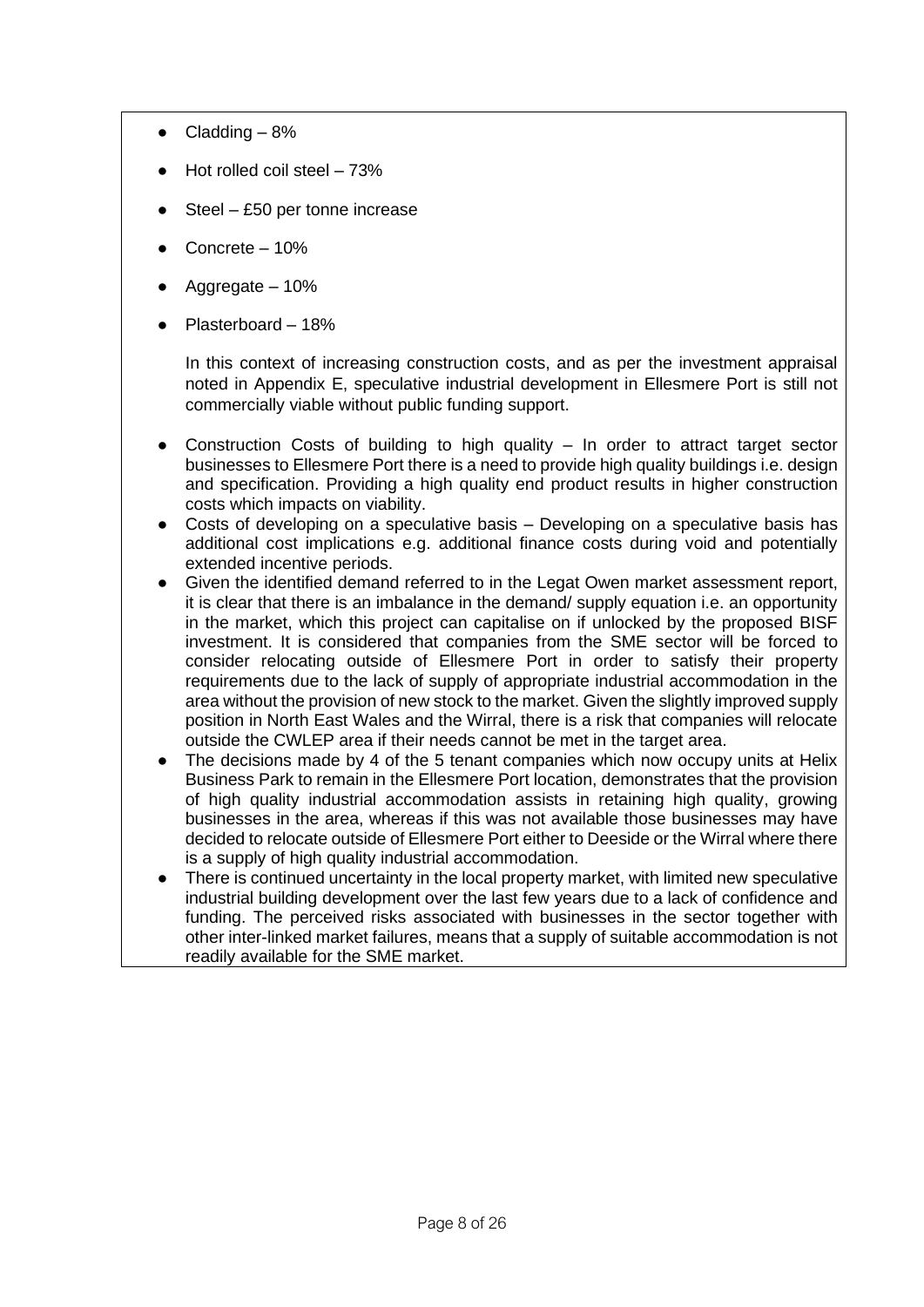# **2. ECONOMIC CASE**

2.1. Please provide a summary of the direct and indirect quantitative outputs that the project is expected to generate by financial year. Please add any additional rows as necessary.

| <b>Expected Outputs</b>               | Year 1 | Year 2 | Year 3                               | Year 4      | Year 5      | <b>Future</b><br>Years | <b>Total</b> |
|---------------------------------------|--------|--------|--------------------------------------|-------------|-------------|------------------------|--------------|
| New floorspace created (sq m)         |        | 21,004 |                                      |             |             |                        | 21,004       |
| Floorspace refurbished (sq m)         |        | 0      |                                      |             |             |                        | 0            |
| <b>Brownfield land reclaimed (Ha)</b> |        | 4.452  |                                      |             |             |                        | 4.452        |
| No. new businesses attracted          |        |        | 9                                    |             |             |                        | 9            |
| Jobs (FTE) - direct                   |        |        | 423                                  |             |             |                        | 423          |
| Jobs (FTE) – indirect                 |        |        |                                      |             |             |                        |              |
| Jobs (FTE) – construction             |        | 14     |                                      |             |             |                        | 14           |
| <b>Economic activity (GVA)</b>        |        |        | 44 <sub>m</sub> -<br>72 <sub>m</sub> | 44m-<br>72m | 44m-<br>72m | 44m-<br>72m            |              |
| Other - business rates retained       |        |        | 388k                                 | 388k        | 388k        | 388k                   |              |

2.2. What are the estimated number of **direct jobs** that will be created by the project? Please indicate how this estimate has been arrived at, including any assumptions/formula applied.

**Gross Jobs 583** - This is based on the Homes and Communities Agency Guidance (HCA Employment Density Guide 3rd Edition - 2015) which is a density of 1 FTE/36 sq m of floorspace for industrial/manufacturing use.

**Net Jobs 423 –** This has been calculated allowing for the following additionality factors:

**Displacement** – Given the current demand for speculative industrial units from all of the target industry sectors (such as automotive and advanced manufacturing sector businesses), it is anticipated that the proposed development will be attractive to existing SME businesses within the CWLEP area who are growing and need larger new modern high quality accommodation (as demonstrated by the tenant companies occupying the Helix units). In this context it is considered that a 25% allowance for displacement is appropriate.

**Leakage** – It is considered that the majority of jobs will be taken up by residents located in the CWLEP area, however due to geographic proximity it is recognised that some of the jobs will be taken up by residents from further into Merseyside and North Wales (MDA area). In this context it is considered that a 25% allowance for leakage is appropriate.

**Multiplier Effects -** This allowance is for indirect and induced economic activity associated with additional local income and local supplier purchasers. According to the HCA, 1.29 is the local composite multiplier that should be used for industrial and manufacturing developments and therefore is the multiplier which has been adopted.

The Net Additional Jobs created figure has been calculated using based on the details noted above as follows = 583 X 0.75 X 0.75 X 1.29 = 423.

2.3. What are the estimated number of **indirect jobs**, including construction jobs, that will be created by the project? Please indicate how this estimate has been arrived at, including any assumptions/formula applied.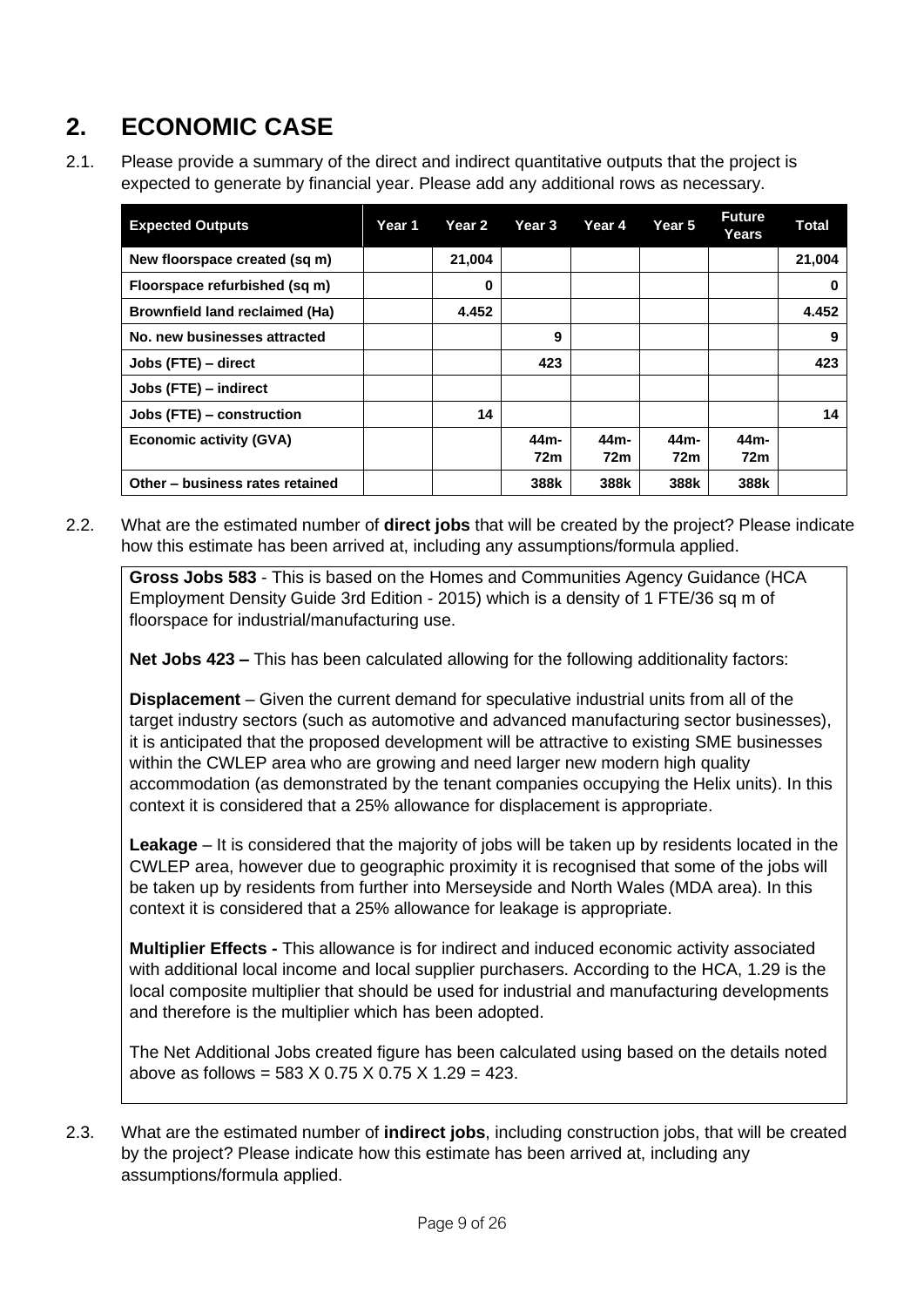Construction jobs created – Calculation is based on £150,000 of construction expenditure per employee benchmark and 1 FTE equivalent to 10 person years of employment i.e. Construction  $cost - £20.8m = 139$  person years of employment = 13.9 FTE say 14.

As the development is speculative, until the business profile of the prospective tenants for the proposed industrial units at VBP is known, it is extremely difficult to estimate the number of indirect jobs which will be created as a result. There will certainly be some significant supply chain benefits arising from the development, but this will only be able to be calculated when the tenants take up occupation.

2.4. Please provide an estimate of the impact of your project in growth of **Gross Value Added**. Please indicate how this estimate has been arrived at, including any assumptions/formula applied and the impact assessment model used.

Gross Value Added from the proposed development is calculated to be in the range of £44m to £72m per annum.

The calculation is based on the Cheshire and Warrington Annual GVA per FTE in the transportation and storage sector of £40,520 for the larger unit totalling 114,395 sq ft and a GVA per FTE in the manufacturing sector of £171,756 for all other units (Source: Cheshire and Warrington Local Industrial Strategy Evidence and Insight Summary March 2019).

Consideration has been given that the largest planned unit could be occupied by a tenant company from the distribution, storage and transportation sector, and therefore the GVA would be less than if a tenant from the manufacturing sector occupied the unit.

If the larger unit is occupied by a tenant company from the distribution and storage sector and the remaining units are occupied by tenant companies from the manufacturing sector, the GVA calculation would be as follows:

Larger unit 114395/226082 X 423 X £40,520 = £8,672,630

Other units 111687/226082 X 423 X £171,056 = £35,745,001

Total GVA = £44,417,631

If all of the planned units are occupied by tenant companies from the manufacturing sector the GVA is calculation would be as follows  $-423$  X £171,056 = £72,356,688 Total GVA

The marketing plan for VBP to be undertaken by Legat Owen will focus on the manufacturing sector but the size of the largest unit could attract a tenant company from a sector outside of manufacturing. There has been a recent letting in the local area of a similar sized new speculative build industrial unit to a manufacturing company which confirms that there is a definite market need for sizable units for companies which operate in this sector in the Ellesmere Port and surrounding area.

2.5. Please indicate any estimated **wider benefits** (including social, environmental and temporary effects) that the project will generate? Please indicate whether these estimated benefits are direct or indirect and how they have been calculated.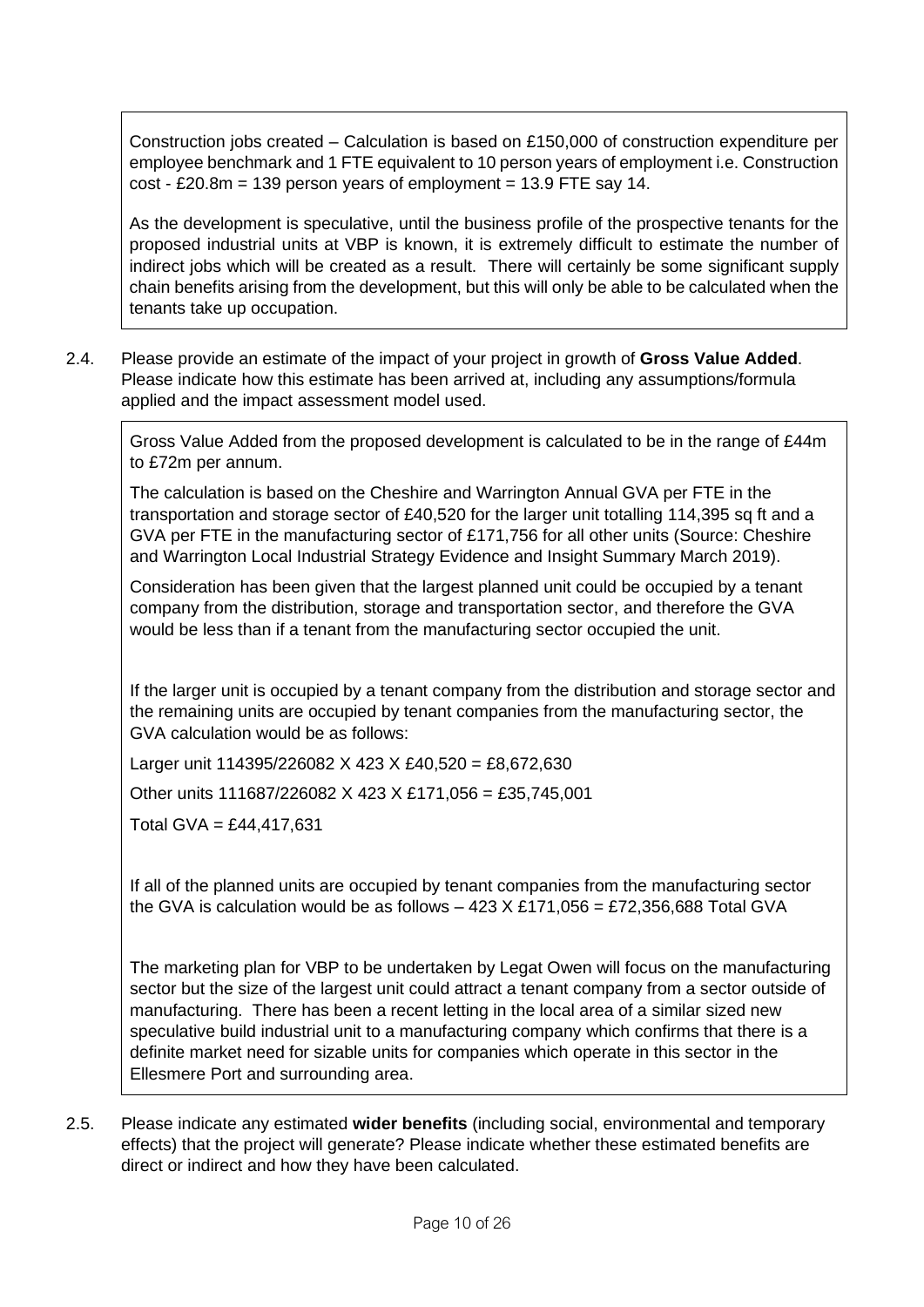The project will provide a number of additional wider benefits that include the following:

**Social & Community** – there is potential for apprenticeship/work placements via VBP contractors, and this is being considered as part of the procurement strategy, during both the construction and operational phases of VBP. This would further contribute to local skills provision and development in the EZ area.

The support/sponsorship of local community events during the development is being pursued with the economic growth team at CW&C.

**Ecology** - a significant amount of work has been undertaken at the site by The Environment Partnership reviewing the existing on site ecology position, and preparing a Construction Environmental Management Plan for the development. Reasonable Avoidance Measures will be adhered during the development as part of the plan.

**Bio Diversity** - a bio diversity net gain assessment has been undertaken to determine the loss of habitat on the site as a result of the proposed development. The net loss cannot be mitigated on site and therefore an off-site solution will be provided. The process of minimising the loss and providing for lost habitat to be restored/mitigated is ongoing and discussions are continuing between the management of VBP, the senior ecology team at CW&C and the TEP consultants to ensure that a suitable solution to bio-diversity can be agreed and advanced. A possible solution utilising natural capital local to the site is being pursued.

**Newt Mitigation** - an off site mitigation strategy has been agreed with Natural England whereby the company will pay a commuted sum under the GCN District Level Licencing Scheme to enable the creation of newt ponds and habitat at a separate location, to facilitate the development at VBP. A Reasonable Avoidance Measures Method Statement will be produced and adhered to as part of the DLL.

2.6. Please demonstrate the **additionality** of the project (i.e. calculating the net benefits of the project taking into account deadweight, displacement, leakage, economic multipliers, etc.) Please refer to the HM Treasury Greenbook and latest government Additionality Guidance.

The VBP as a project is wholly additional as it would not proceed without the requested EZ gap funding of £3.8m - this is even more significant in the second half of 2021 due to construction cost increases as outlined in section 1.6.

The deadweight of the project is estimated to be zero on the basis that the project would not proceed without EZ gap funding.

The additionality in terms of floor space which would be created by the project is therefore **21,004 sq m** of industrial buildings.

The Gross Jobs created figure has been calculated using the Homes and Communities Agency Guidance (HCA Employment Density Guide 3rd Edition - 2015) which is a density of 1 FTE/36 sq m of floorspace for industrial/manufacturing use – therefore 21004/36=583

However, in line with the HCA Additionality Guidance (2015), as described in section 2.2, there would be an assumption of some low level displacement and leakage as a commercial development in this particular geographic area of the Cheshire & Warrington LEP and in the MDA cross border area.

The Net Additional Jobs created figure has been calculated using a reduction of 25% for displacement, a reduction of 25% for leakage and a multiplier of 1.29 – therefore 583 X 0.75 X 0.75 X 1.29 = **423**.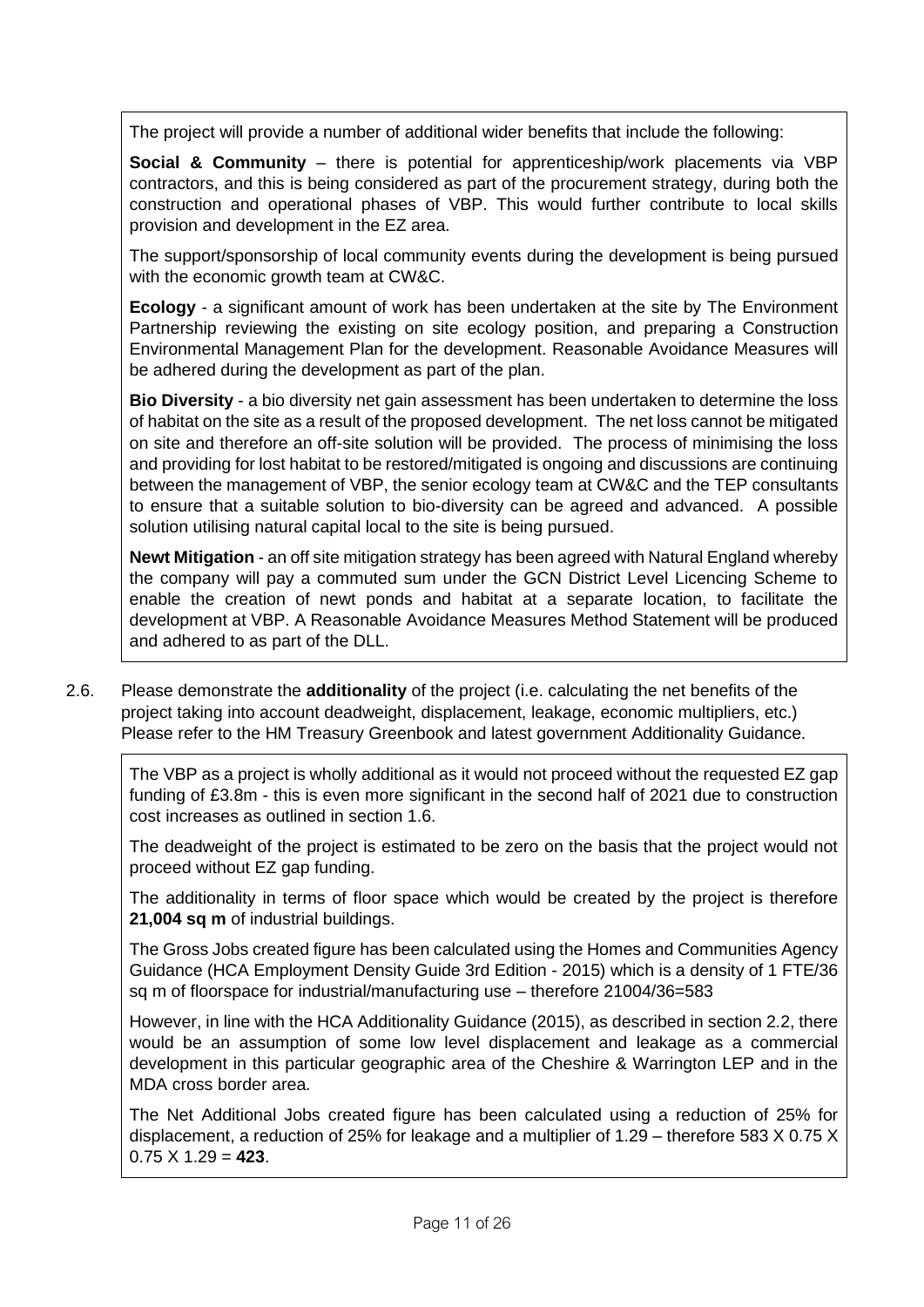# **3. COMMERCIAL CASE**

3.1. Please describe how the project will be delivered? Please identify the key stakeholder/delivery partners, who will act as Project Manager, who will deliver the project, how construction will be procured etc.

Vortex Business Park Limited will be responsible for the overall organisation and management of the project including the appointment and management of the professional team, agents and solicitors, the procurement of an appropriate contractor for the construction works, and the subsequent marketing and letting of the completed industrial units.

The experienced directors of the company, assisted by the internal management team, have engaged with a team of professional advisors including Hatrick Property (Project and Development Consultancy), Cadnant Planning Limited (Planning Application Consultants), C4 Consulting (Architecture), KGA (Mechanical and Engineering), Tier Consult (Civil and Structure), The Environment Partnership (Ecology), Barry Chinn Associates (Landscaping), Mode Transport (Transport and Highways), Avid Property Consultants (Project Management, Employers Agent and Quantity Surveying), Glenville Walker (Legal), Sasha Wynn (Grant Consultancy) and Legat Owen (Property Advisors and Letting Agents).

A formal tender process will be undertaken to identify the most appropriate contractor to undertake the project construction. This will take the form of a single stage competitive tender. Tenders will be invited from suitably experienced contractors. Once tenders are received, a period of analysis will take place culminating in production of a tender report that will provide a recommendation on contractor selection. Procurement will be undertaken utilising the JCT Design & Build Form of Building Contract.

VBP have employed Avid Property Consultants as Project Manager to oversee the development and as Employer's Agent to administer the building contract. Avid will chair regular progress meetings to review the design, site quality, cost control and development programme. Regular reports will be provided during the construction phase that will comment upon items such as tracking of forecast expenditure against actual cashflow, and programme monitoring.

3.2. Please demonstrate that you and the key stakeholders each have the appropriate capacity, capability, systems and expertise to deliver the intervention successfully. This could include examples of similar projects completed elsewhere, quality assurance systems in place, etc.

The company which purchased the Helix Phase I development and undertook the development and construction of the Helix Phase II development, Gaerwen Properties Limited was established in 2012 and since its inception has significantly grown its property portfolio which includes 500,000 ft² of industrial space and 45,000 ft² of office accommodation including the following highlights:

- Gaerwen Industrial Estate in Anglesey which comprises c 100,000 ft<sup>2</sup> of mainly small units;
- A 30,000 ft² industrial unit in Bredbury, Stockport let to Cadent Gas;
- Phases I and II of Helix Business Park totalling 92,000 ft<sup>2</sup> with all 5 units fully let within 12 months of practical completion; and
- 200,000 ft<sup>2</sup> of industrial units at Rough Hill, Chester let to Meadow Foods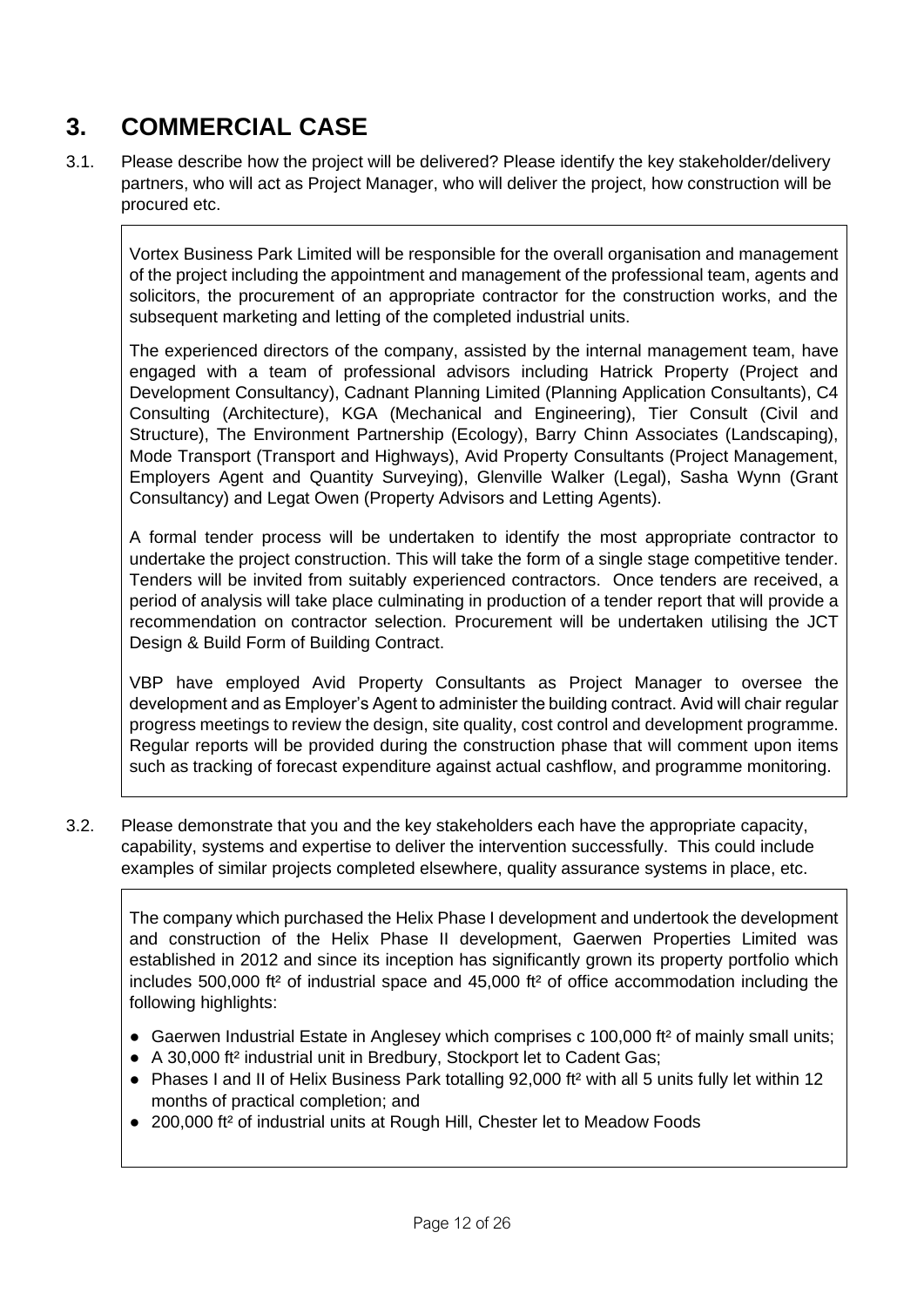**Alec Pickering** is the Director and driving force behind **Gaerwen Properties Limited** and also **Vortex Business Park Limited.** Alec has worked in the property industry for over 30 years, and an overview of the companies within the Pickering family involved in industrial and office building developments and lettings is included in Appendix F.

**Paul Norman from Hatrick Property (Development Consultant)** established Hatrick 10 years ago. Paul was previously a Director of Liberty Properties for over 20 years and was responsible for the entire development at HQ Chester, a 350,000 sq ft mixed scheme overlooking Chester Racecourse. He was involved in over 450,000 sq ft of speculative industrial development in Warrington and the M6 corridor. Hatrick was involved as development manager for a 110,000 sq ft office building in Wrexham on behalf of Moneypenny, and the property has won a series of awards from the BCO and Welsh Government.

**C4 Consulting (Architect)** have considerable experience in delivering innovative design solutions for industrial developments of mixed unit sizes. Their designs were implemented at the Helix development which were fundamental in the successful letting of all of the units at the site within 12 months of practical completion. The design philosophy will be carried forward during the building design work for VBP being undertaken by C4 up to the tender and procurement stage of the project.

The team of supporting consultants**, The Environment Partnership, KGA, Tier Consult, Barry Chinn Associates and Mode** are all experienced project advisors and were used during the Helix Phase II construction - all have significant experience of industrial building development in the local area.

**Cadnant Planning (Planning Application Consultants)** are a highly experienced and effective active planning consultancy who successfully deliver planning solutions for key developments across Cheshire and North Wales.

**Avid Property Consulting (Project Management, Employers Agent and Quantity Surveying)** act for many large and well known company and institutional clients across all property disciplines. Aiming to be carbon zero by 2022, the company has recently advised on the successful delivery of a 640,000 sq ft distribution centre for John Lewis in Milton Keynes, a 445,000 sq ft advanced manufacturing facility in Coventry for Aviva Investors, and also a 132,715 sq ft mail facility for TNT in Dartford, all of which were constructed to high levels of industry construction standards and all which achieved EPC 'A' ratings.

**Sasha Wynn (Grant Consultancy)** is an economic, business and community development consultancy working across the private sector and with UK and Welsh Governments. The Director Sasha Davies has over 30 years expertise of working in the public and private sector on external funding, regeneration, investment and infrastructure projects, including integrated project stakeholder engagement and communications

**Glenville Walker (Legal)** are the company's retained solicitors and successfully completed all of the legal work on the Helix I and Helix II developments. They have been involved with the VBP development since the initial project discussions took place, and have been a key part of the team in successfully achieving the agreement to lease, and subsequent agreement to purchase of the development land from CW&C, a process which took many months of meetings, calls, e-mails, and then Zoom and Teams calls during the pandemic, before agreement was finally reached. The firm will continue to be a key part of the team as the tender, procurement, and then construction phases of the development progress, and will be retained to advise on the subsequent letting of the completed units to tenants.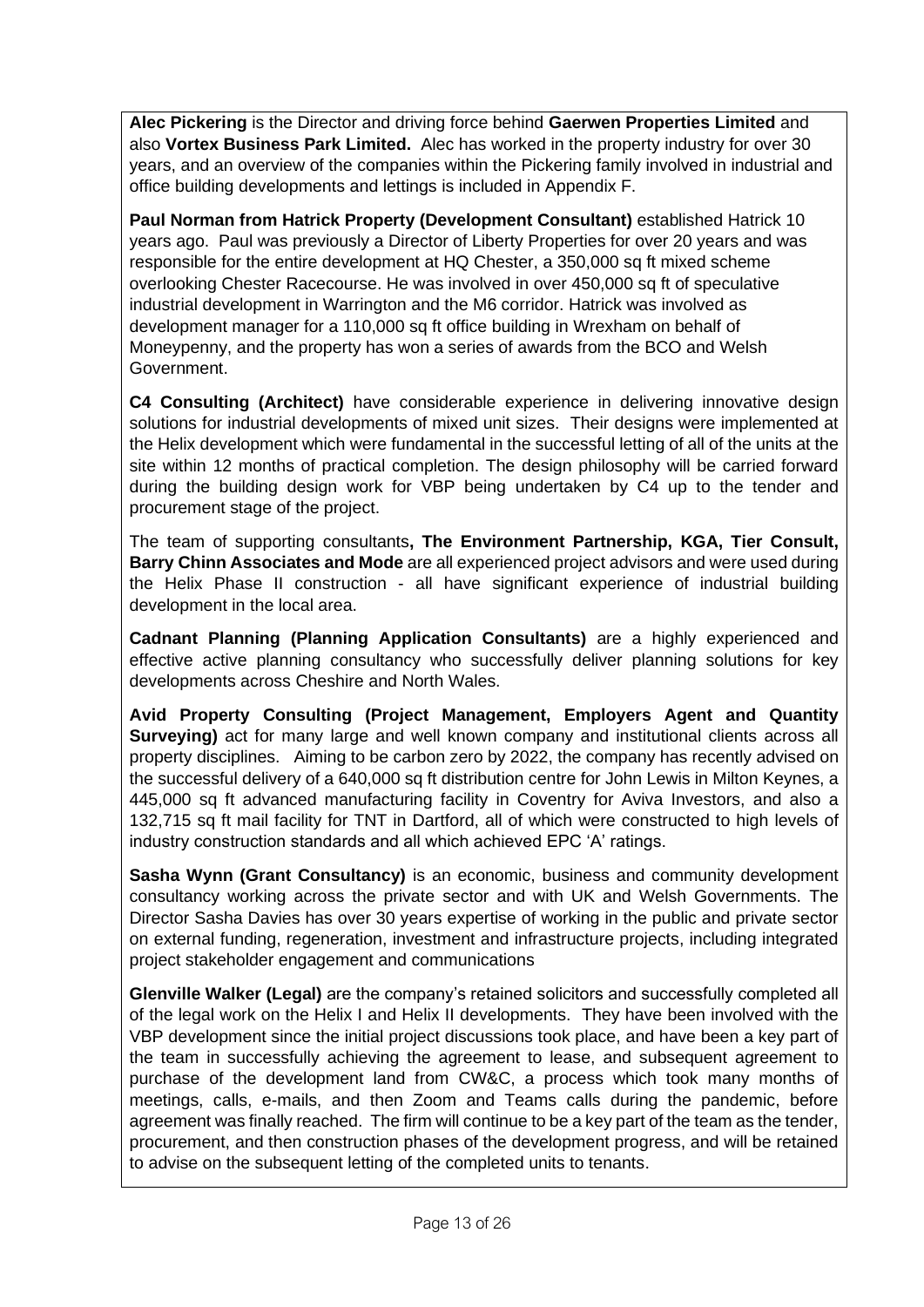**Legat Owen (Property Advisors & Letting Agent)** is a well-established practice, which in a typical year transacts c2m ft² of industrial floor space in the North West and North Wales. Legat Owen are engaged on a day to day basis in the employment floor space market in Cheshire and Wirral and have advised on a number of speculative industrial developments over the course of the last 5 years. Legat Owen were also the sole agent on the letting of the Helix development and were able to successfully complete lettings on all 5 of the units over the two phases of development within 12 months of practical completion of the whole business park.

3.3. How will the project be procured? If procuring external organisations for this project, please confirm and demonstrate that procurement will comply with public procurement requirements where necessary.

A single stage competitive tender procurement process is to be adopted for the construction works. There will however be a Pre-Qualification Questionnaire (PQQ) issued to a 'long list' of suitable contractors. The PQQ will be used to select a 'short list' of contractors for the main tender. PQQ's will be objectively scored by reference to a scoring matrix. Contractors successful at the PQQ stage will be provided with an Employer's Requirements pack of information to allow pricing. Following receipt of tenders and compliance checks, Avid will prepare a comprehensive Tender Adjudication Report recommending the appointment of the most suitable contractor.

3.4. How will you ensure value for money?

A receipt of grant funding under the BISF to allow the development to proceed will provide significant increase in spending in the local economy arising directly from the business rate income paid by the future tenants of VBP (totalling c£7m between April 2023 and March 2041 – the end date of the EZ). This will be a combination of the employment of local people by the tenant companies following the boost to the economy during construction where it is anticipated that a local contractor will be employed, using local supply chains and sourcing materials and labour from the Ellesmere Port area during the build.

The project is expected to leverage private investment of £21.3m.

The project is expected to create 423 net direct jobs and 14 construction jobs together with a significant number of indirect jobs which will be part of the supply chain to the future tenants of VBP. As part of the tender process, prospective contractors will be asked to consider creating at least one apprenticeship as part of the construction contract for the development.

The tender and procurement process as noted in sections 3.1 and 3.3 will be robust and the use of the pre-qualification questionnaire and scoring matrix will ensure that the most appropriate contractor to undertake the development is chosen to deliver the project on time and in budget, controlled by Avid Property Consultants in their role as Employers Agent to VBP.

- 3.5. Please indicate how your project complies with the necessary regulations and requirements with regard to the following:
	- State Aid/Subsidy Control regulations
	- Legals (e.g. lease agreements, evidence of freehold and/or Memorandum of Understanding)
	- **Planning or other consents**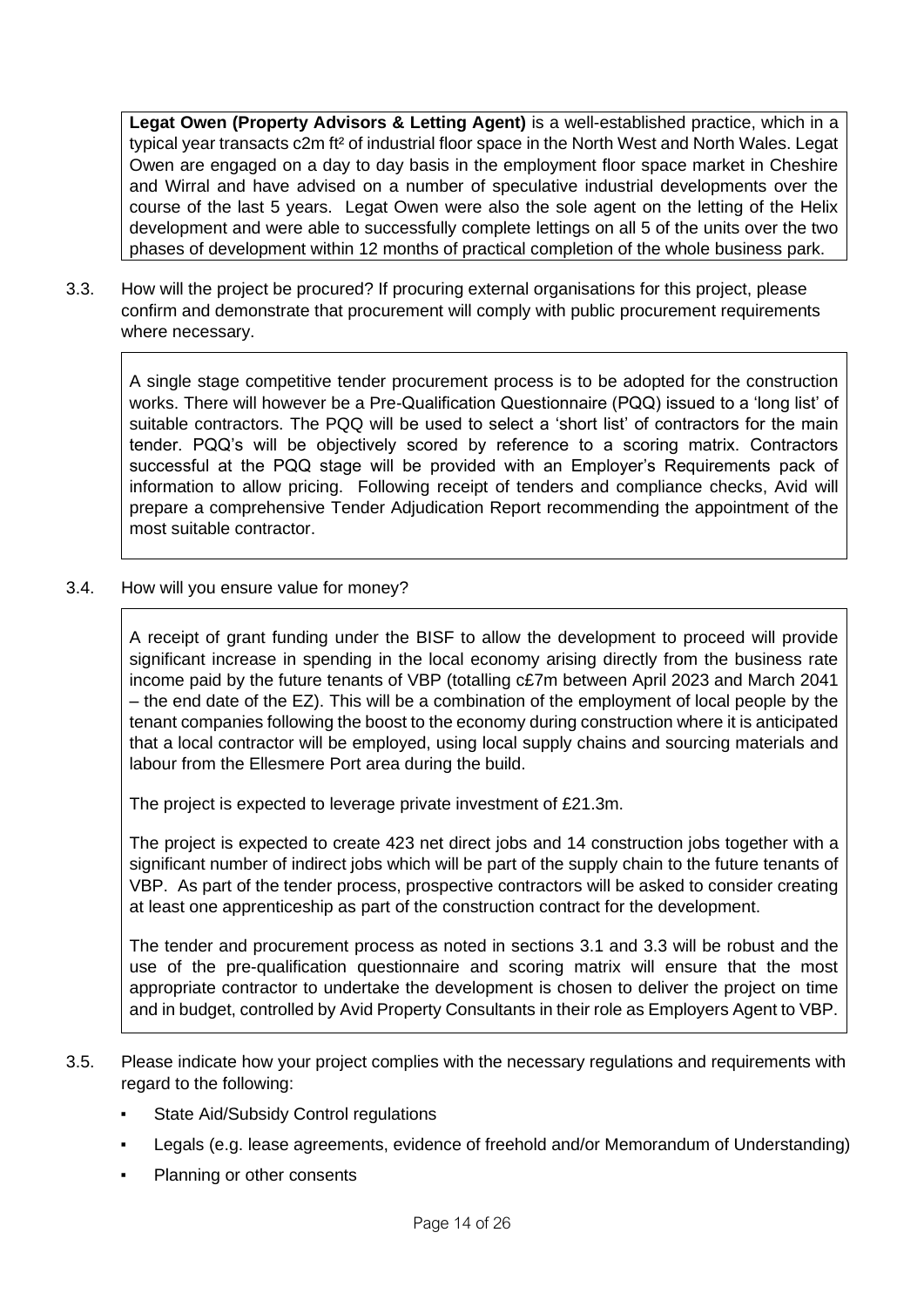### Other (please specify)

## **State Aid**

- Vortex Business Park Limited is eligible to be an applicant for and a recipient of aid under The Regional Investment Aid Scheme ("RIA Scheme").
- Vortex Business Park Limited has read the requirements of the General Block Exemption Regulation and has agreed to meet the requirements of RIA Scheme.
- The Project is located within an area identified as falling within the terms of Article 107(3)(c) of the Treaty on the Functioning of the European Union (TFEU) under the UK Assisted Areas Map 2014 - 2020.
- The Project will comprise an initial investment in tangible assets comprising land and buildings.
- It is intended that the asset created will be maintained for a period of not less than 5 years in relation to the proposed economic activity.
- The BISF grant being applied for will not exceed the maximum aid intensity of 30% of RIA Scheme Eligible Costs in relation to the area concerned.
- Vortex Business Park Limited will make a financial contribution of more than 25% to the project by way of private sector investment.
- The activities are not within excluded industrial sectors (GBER Art.13).
- The Project does not exceed the notification thresholds (GBER Art.4).

#### **Legal**

Vortex Business Park Limited has entered into an agreement to lease with Cheshire West and Chester, and the lease will be entered into upon the receipt of appropriate planning permission from the local authority. Vortex Business Park Limited then has an agreement in place with CW&C to purchase the land for a predetermined sum upon practical completion of a minimum of 2 of the 4 phases of the development.

### **Planning**

The site is designated as an 'employment site' in the Local Plan.

A detailed Planning Application for the development was submitted to Cheshire West and Chester in September 2021 (Appendix B). A significant amount of discussion has been ongoing with senior commercial property personnel of CW&C over the last 2 years regarding the development site, with a large volume of in person meetings (office and on site), e-mail exchanges, telephone calls and virtual meetings to keep the momentum of the project moving, and in principle there have been no objections to date to the proposed development. A precedent for VBP has been established through the development of Helix Business Park which is located on the opposite side of Newbridge Road, developed by another company, Gaerwen Properties Limited, which is also under the control of the directors of Vortex Business Park Limited.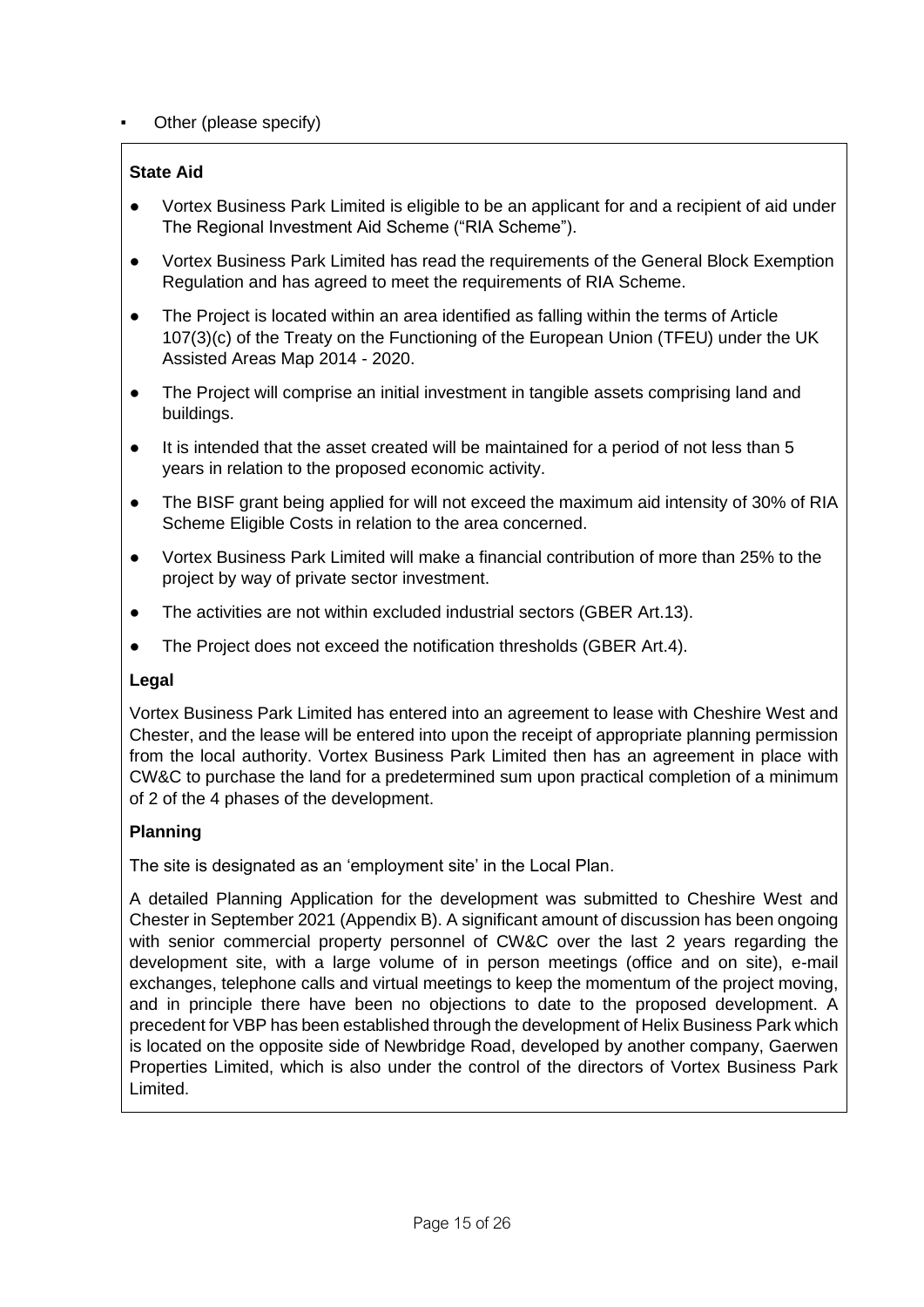# **4. FINANCIAL CASE**

4.1. Please provide a summary of the anticipated project costs, revenue and funding sources (adding additional rows as required). This summary should be supported by a full development appraisal and evidence of assumptions.

| <b>Project Item</b>                              | Year 1 | Year 2    | Year 3 | Year 4 | Year 5 | <b>Future</b><br>Years | <b>Total</b> |
|--------------------------------------------------|--------|-----------|--------|--------|--------|------------------------|--------------|
| <b>Costs</b>                                     |        |           |        |        |        |                        |              |
| Land                                             |        | 1.575     |        |        |        |                        |              |
| <b>Construction</b>                              |        | 16.678    | 4.076  |        |        |                        |              |
| <b>Professional Fees</b>                         |        | 0.662     |        |        |        |                        |              |
| <b>Other Fees/Costs</b>                          |        | 0.532     |        |        |        |                        |              |
| <b>Finance costs</b>                             |        |           | 1.624  |        |        |                        |              |
| <b>Total Costs</b>                               |        | 19.447    | 5.700  |        |        |                        | 25.147       |
| <b>Revenue</b>                                   |        |           |        |        |        |                        |              |
| <b>Completed Net</b><br><b>Development Value</b> |        |           | 21.335 |        |        |                        | 21.335       |
|                                                  |        |           |        |        |        |                        |              |
|                                                  |        |           |        |        |        |                        |              |
| <b>Total Revenue</b>                             |        |           |        |        |        |                        |              |
| <b>Surplus/Deficit</b>                           |        | $-19.447$ | 15.635 |        |        |                        | $-3.812$     |

4.2. Please provide a breakdown of the project funding sources by funder/year.

| <b>Funding Source</b>         | Year 1 | <b>Year 2</b> | Year 3 | Year 4 | Year 5 | <b>Future</b><br>Years | <b>Total</b> |
|-------------------------------|--------|---------------|--------|--------|--------|------------------------|--------------|
| <b>Private sector funding</b> |        | 16.761        | 4.574  |        |        |                        | 21.335       |
| <b>Other Public Sector</b>    |        |               |        |        |        |                        |              |
| <b>EZ Investment</b>          |        | 2.686         | 1.126  |        |        |                        | 3.812        |
| <b>Total Project Funding</b>  |        | 19.447        | 5.700  |        |        |                        | 25.147       |

4.3. Please provide any supporting information here including evidence/assumptions of costs/values, used, confirmation of any matched funding, etc. Please provide a copy of your development appraisal and any supporting cost schedules.

A detailed development appraisal as prepared by Legat Owen is included within Appendix E and a construction cost plan is included within Appendix G.

Within the development appraisal Legat Owen used the following assumptions:-

- Rent The rent for each of the proposed units has been included based upon similar comparable industrial buildings within the Ellesmere Port area. Please refer to the market needs assessment report provided in Appendix D for further information on these comparables;
- Yield The yield has been adopted based upon comparable investment sales and taking into consideration the anticipated covenant strength of the occupiers and assumed lease terms;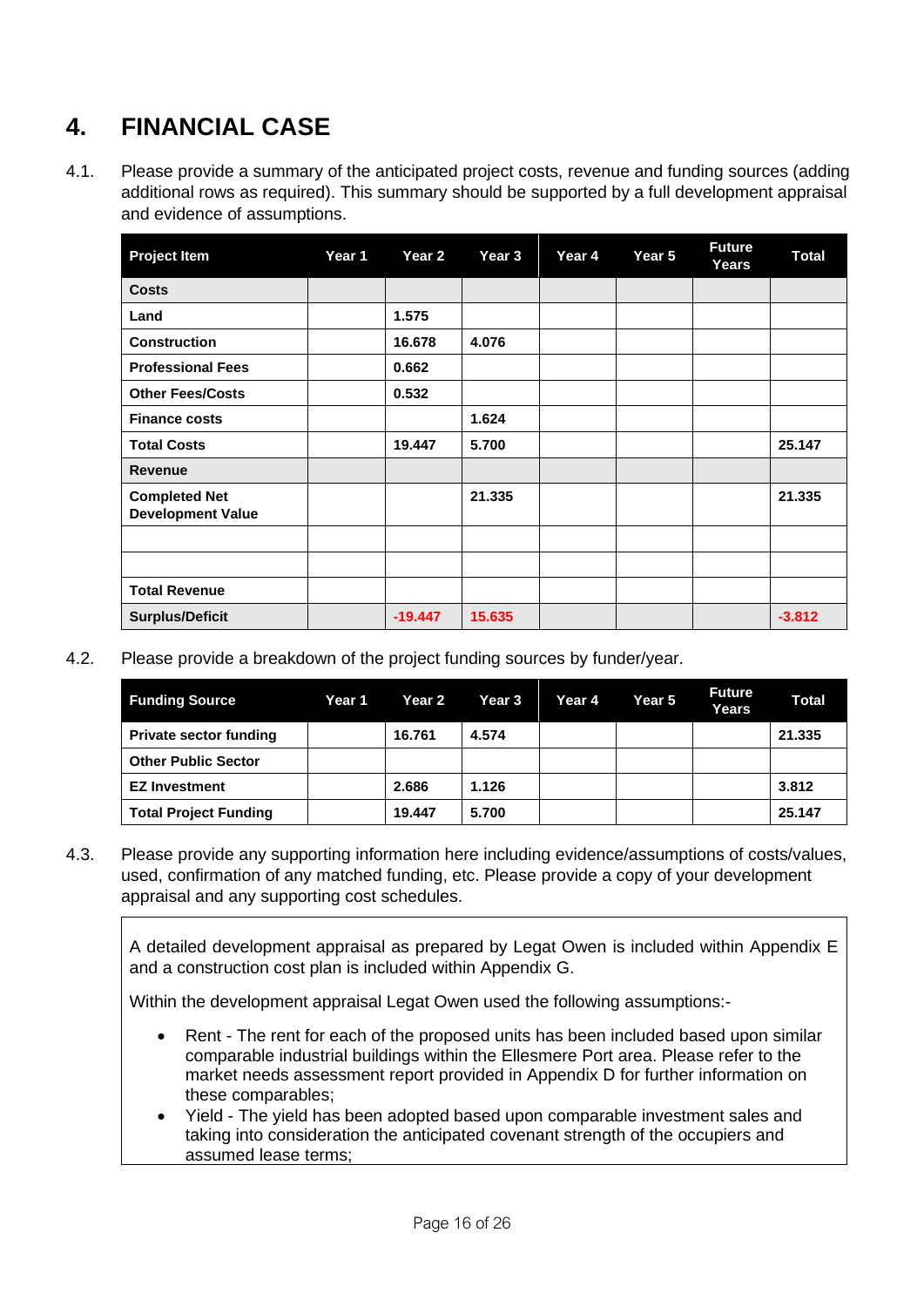- Build costs The build, contingency, professional and planning costs have been adopted using the Cost Review Report produced by Avid in October 2021 (Appendix G) and from information regarding development related costs already incurred as provided by the VBP team;
- Marketing/sales costs appropriate amounts and percentages have been included using accepted principles for investment appraisals, for development sales fees, letting legal fees, and development marketing fees; and
- Finance A 6% finance cost has been assumed which is considered reasonable for the scale of the project and the underlying development costs.

Allowing for the BISF grant (£3.8m) which is the subject of this application, this leaves a funding requirement of c£21.3m to complete the Vortex development. Alec Pickering, Director of Vortex Business Park Limited, and the Pickering family members, will be providing c£13m of the development funding required for the project by way of Directors loans, and the remaining funds will be obtained through either bank project lending, the EverGreen fund via the LEP, or a combination of both.

4.4. Please provide an estimate of the annual **Business Rate Revenue** that will be generated by the scheme, including any supporting evidence, benchmarks and multipliers used to arrive at this estimate.

Legat Owen have produced a schedule noting the anticipated business rate revenue arising from the development which is included in Appendix H. It is forecast that the Vortex development will generate an additional £388,277 in annual Business Rate Revenue for CW&C, with an expected total Business Rates Revenue of c£7m being generated over the remaining life of the EZ from April 2023 to March 2041.

This estimated rates income figure has been calculated taking into consideration the following assumptions:-

The multiplying rates for commercial premises for 2021-2022 are as follows:- 51.2p for the standard multiplier and 49.9p for the small business rates multiplier.

Small business rates multiplier applies where the rateable value falls below £50,000.

Unit C is largest unit on the proposed development and extends to over 100,000 sq ft. Therefore a rate per metre sq has been adopted as follows:-

£33.15 for the warehouse and £36.47 for the offices.

These rates have been used based upon recent comparable RV assessment at Unit 1 Rhino House, Deans Road, Ellesmere Port which is dated 2nd January 2020 - present.

The remainder of the proposed development units range from c5,000 sq ft up to c 30,000 sq ft. Therefore a rate per metre sq has been adopted as follows:-

£38.00 has been adopted for the warehouse and £45.60 for the offices.

These rates have been used based upon recent comparable RV assessment at Unit 8 Helix Business Park, New Bridge Road, Ellesmere Port which is dated 13 December 2019 - present.

4.5. Please explain why EZ funding is necessary, for example due to a funding gap, and how the project will ensure the minimum cost to the EZ.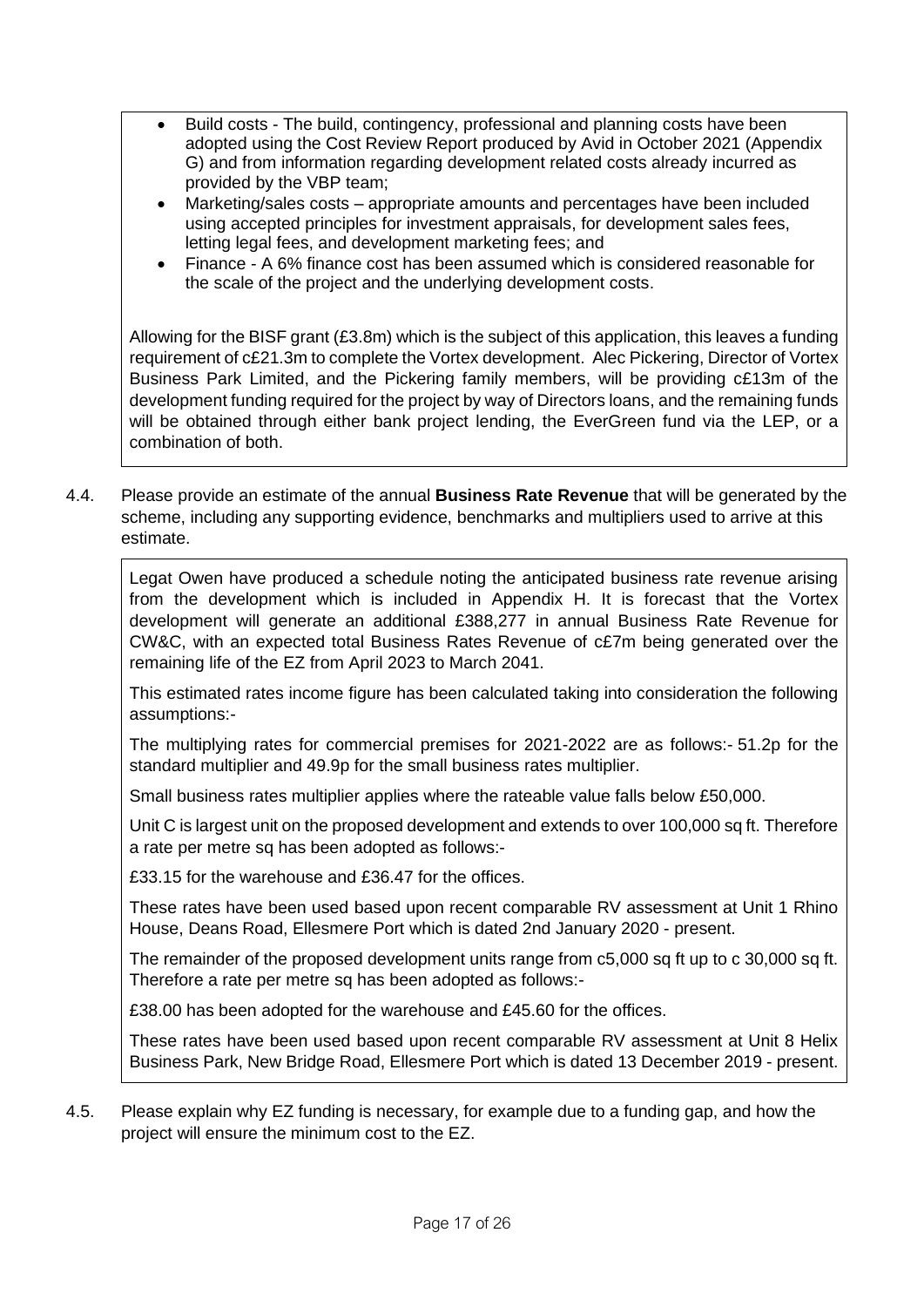A detailed investment development appraisal has been undertaken to assess the overall need for a BISF grant. A detailed development appraisal is included within Appendix E and summarised below:

| <b>Development Cost</b>                | £          | Comments                                                              |
|----------------------------------------|------------|-----------------------------------------------------------------------|
| Site Acquisition including costs       | 1,574,550  | Actual cost                                                           |
| Construction                           | 20,754,180 | Based on detailed cost<br>included<br>within<br>plan<br>Appendix G    |
| <b>Professional Fees</b>               | 661,782    | Based on quotes received<br>to date and estimates to<br>complete      |
| Other fees/costs including ecology     | 531,492    | Based on actual costs,<br>market rates and Property<br>Agent advice   |
| Finance charges                        | 1,624,053  | The loan interest charge is<br>6%                                     |
| <b>Total Development Costs</b>         | 25,146,057 | As<br>investment<br>per<br>appraisal<br>included<br>in.<br>Appendix E |
| <b>Completed Net Development Value</b> | 21,334,387 | As<br>investment<br>per<br>appraisal<br>included<br>in<br>Appendix E  |
| Cost/Value Viability Gap               | 3,811,670  | As<br>investment<br>per<br>included<br>appraisal<br>in.<br>Appendix E |

It is intended that Vortex Business Park Limited will be retaining the completed development as a long-term investment rather than disposing of the let development. In this context, an allowance for developer's profit has not been included in the investment appraisal, as VBP will be realising a return from the future rental income streams.

The net development value of the project included in the financial appraisal is based on the following advice from Legat Owen:

- Legat Owen have advised on the achievable market rents on the industrial units which are noted individually in the investment appraisal in Appendix E. These range from £6.50 to £7.00 per sq ft depending on the size of the units. Based on current market conditions Legat Owen recommend adopting a rent-free period of 3 months for the smaller units and 6 months for the largest unit within the appraisal.
- The aim should always be to secure the longest lease term possible but in the current market a tenant will still expect a break option after 5 years and as a consequence the rental income should be capitalised assuming a 5 year term certain.
- The nature of the occupiers will be such that their covenants will not necessarily be AAA status and as a consequence, and having discussed with Legat Owen, we believe it is realistic to adopt an investment yield of 6.25-6.50% to reflect the nature of the tenant's covenant strength, current market conditions and the expected lease terms that the units will be let under.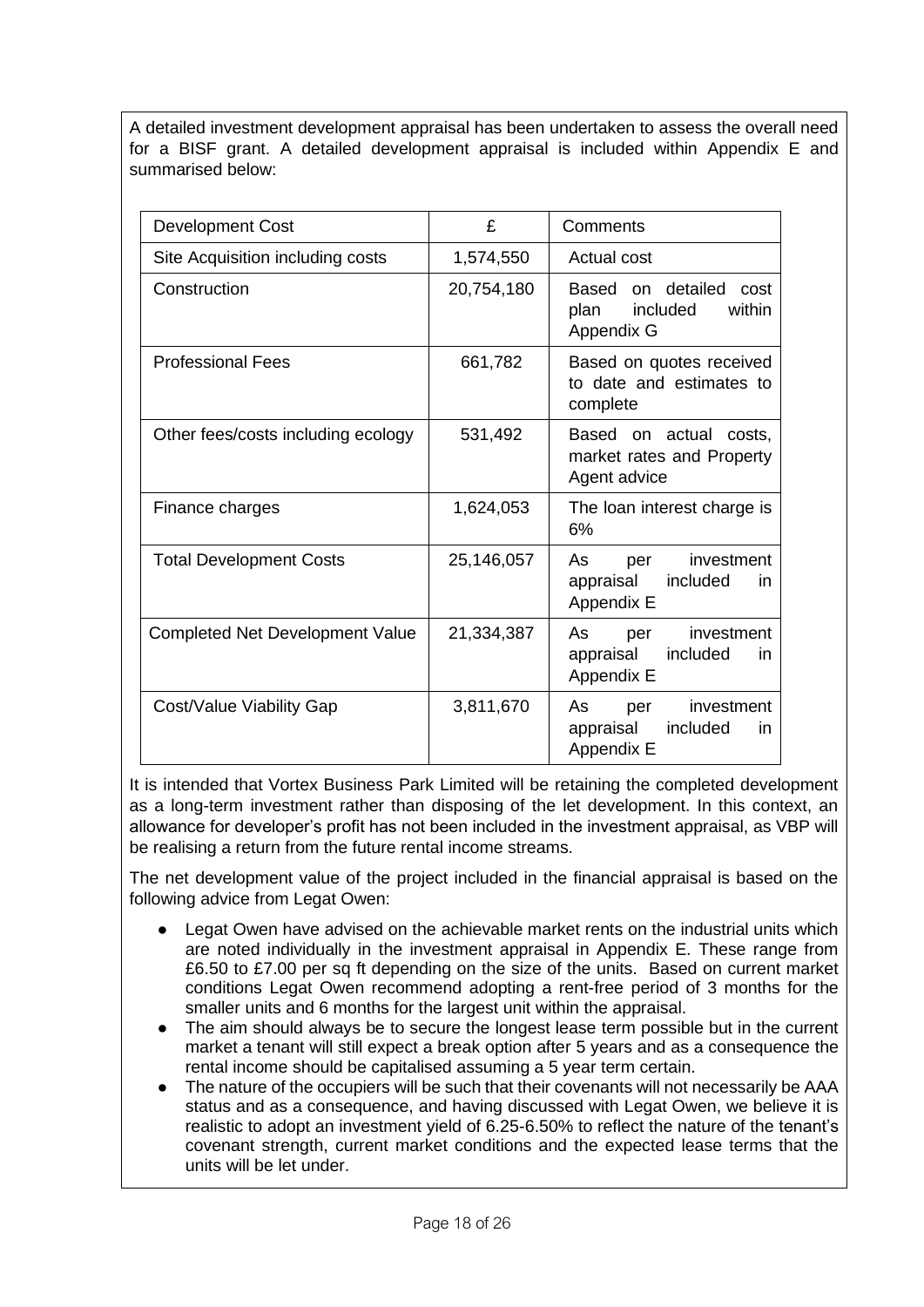As demonstrated above the proposed development is not commercially viable and has a cost/value viability gap of £3.8m which is the grant being requested from the BISF. It is proposed that the BISF grant is made on the condition that there is an overage arrangement to recover any 'super profit'. In line with accepted procedures for public sector grant funded commercial development projects it is proposed that overage is calculated when all the industrial units are let at 50% of the completed value of the building over and above a Base Value agreed as part of the appraisal, capped at the amount of BISF grant received.

4.6. Has consideration been given to other alternative sources of funding which could be accessed to support this project? (e.g. commercial loan, other sources of public funding, etc.) If so, why have they been discounted?

Consideration is being given to applying for ERDF 'EverGreen' loan funding managed by CBRE. The ERDF EverGreen loan fund must be delivered within the context of the project being completed by December 2022, assuming planning approval being achieved in January 2022 and an ideal construction start in April 2022, subject to supply chain and material supply availability.

On the basis of a £3.8m BISF grant being offered to VBP, the company has access to c60% of the funds required to undertake the project. The project will require grant assistance to be commercially viable as demonstrated by the development appraisal prepared by Legat Owen. The project will need loan funding to assist with the cost of developing out the whole site.

On this basis, if public loan funding (through EverGreen) was only available instead of BISF funding, the project would not proceed.

4.7. Can you confirm and demonstrate that there is sufficient capability to meet the financial requirements and liabilities of the project (e.g. to cash flow the project ahead of the receipt of grant and to meet any cost overruns)?

Vortex Business Park Limited is managed at the head office of all of Alec Pickering's business operations in Chester where Alec is assisted by 2 qualified accountants, who are employed to manage all aspects of the operational activities of the various property businesses, which include a leisure, fishing and events venue, field sports business, and a diverse portfolio of land and property related businesses, including some residential house building, residential lettings, farming activities and office lettings as well as the commercial property portfolio. The head office team have considerable experience of the financial management of publicly funded projects and have established and proven procedures in place to ensure that all financial compliance conditions and requirements relating to the VBP project are adhered to. An overview of the industrial and office property related companies within the control of Alec Pickering is noted in Appendix F.

VBP has forecast that there are resources available across the various businesses to fund c£13m of the development costs and the remaining c£8.3m will need to be funded from bank development loan finance, LEP EverGreen loan funds, or a combination of both of these finance sources. The forecasts have been prepared on the basis that the payment of the BISF grant is made monthly in arrears against QS verified construction cost expenditure, with a final claim to be made post practical completion, to capture the final development costs.

The total project costs have been estimated based on advice from experienced professionals including Hatrick Property, Avid Property Consultants, C4 Projects and Legat Owen. The main cost risk relates to the construction works, which will be procured on a fixed price contract basis following a competitive tender process. In the event that tenders are above pre tender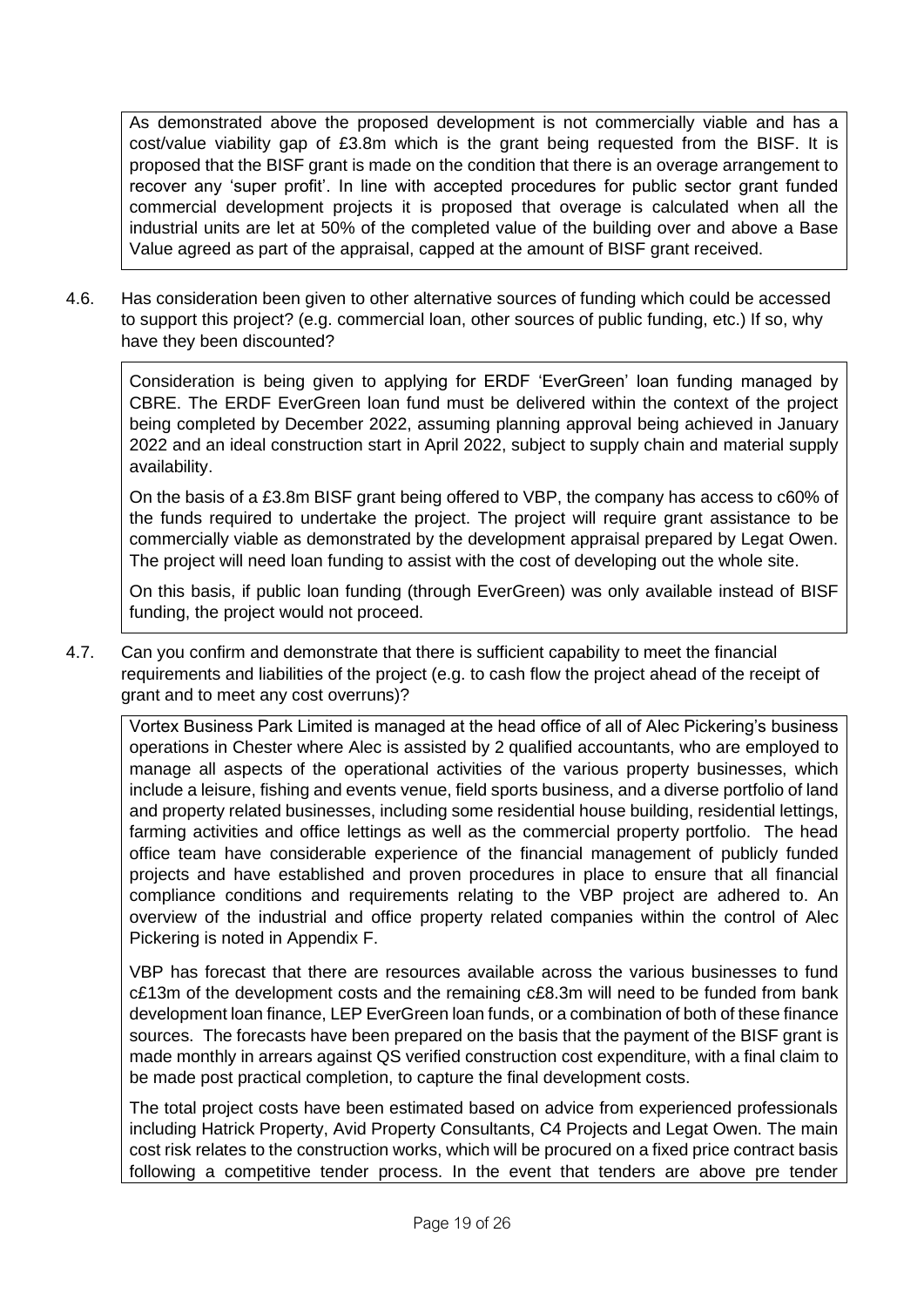estimates, then a value engineering exercise will be undertaken to reduce costs in line with the budget. A 5% construction cost contingency is included within the development construction costs. It is not expected that there will be any cost overruns (which are not covered by the contingency provision) relating to unforeseen costs, as the forecasted costs have been prepared on a conservative basis, and all cost risk will lie with the contractor as part of the building contract.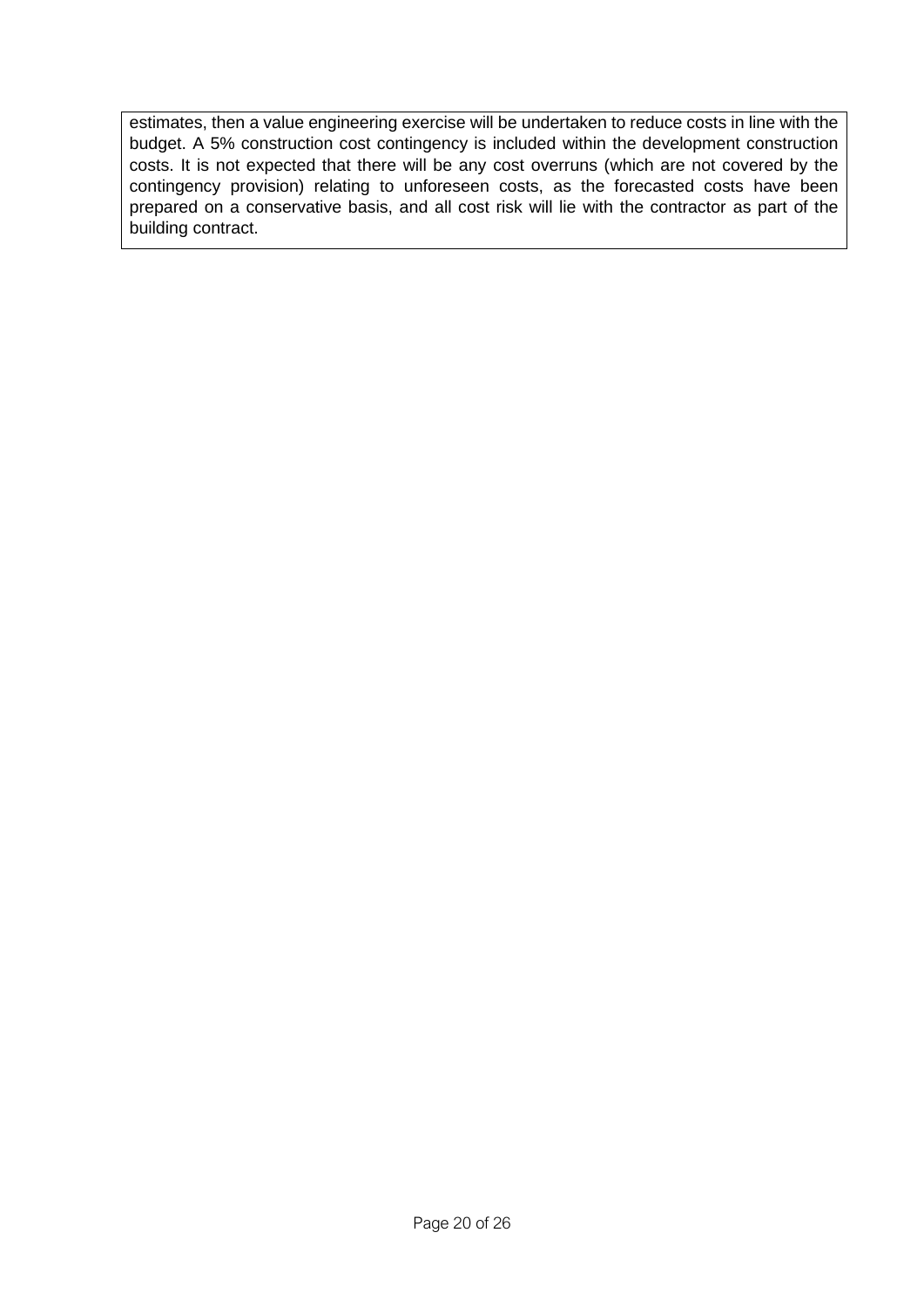# **5. MANAGEMENT CASE**

5.1. What is the current status of the project? (e.g. what design stage is the project at? What internal and/or external approvals are required or have been received? Is the project reliant on external financing, etc.?)

Detailed building designs were produced for submission with the detailed planning permission application, which was submitted in September 2021. The next stage of the process, being the production of detailed designs is now complete ready for the tender and procurement process to begin, and a request for expressions of interest has been sent to an appropriate number of contractors who have the scale to be able to deliver the project. The tender process is planned to commence in mid-November 2021.

It is anticipated that a positive planning permission will be granted in January 2022, with an appropriate contractor selected following the tender and procurement process which should complete at the same time.

5.2. Please provide a project delivery programme indicating key stages, activities, milestones and timescales. Please attach any additional programme documentation (e.g. Gantt chart, etc.)

Assuming that planning permission is granted in early 2022, construction works are tentatively planned to commence in April 2022 for a ten month contract build programme and on-site works projected to complete in January 2023. The latest development programme is noted in Appendix C. Based on the market appraisal report provided by Legat Owen (Appendix D), it is forecast that all of the industrial units will be fully occupied within 12 months of the build completion.

| <b>Milestone</b>                                | <b>Indicative Timescale</b> |
|-------------------------------------------------|-----------------------------|
| Submission of Outline Business Case             | November 2021               |
| <b>Funding Approvals</b>                        | December 2021               |
| Appointment of preferred developer / contractor | January 2022                |
| Planning and other statutory approvals          | January 2022                |
| <b>Work Commences</b>                           | April 2022                  |
| Work complete                                   | January 2023                |
| Final financial claim date                      | January 2024                |

5.3. Please provide indicative timescales for the key milestones in the table below:

5.4. Please describe how you propose to deliver the project (e.g. project management structure/approach, quality assurance, etc.)

The professional team which is being assembled to manage the project is similar to that which was in place to manage and deliver the Helix development (as previously referred to in sections 3.1-3.2 of this document).

Vortex Business Park Limited will be responsible for the overall organisation and management of the project including the appointment and management of the professional team, agents and solicitors, the procurement of an appropriate contractor for the construction works, and the subsequent marketing and letting of the completed industrial units.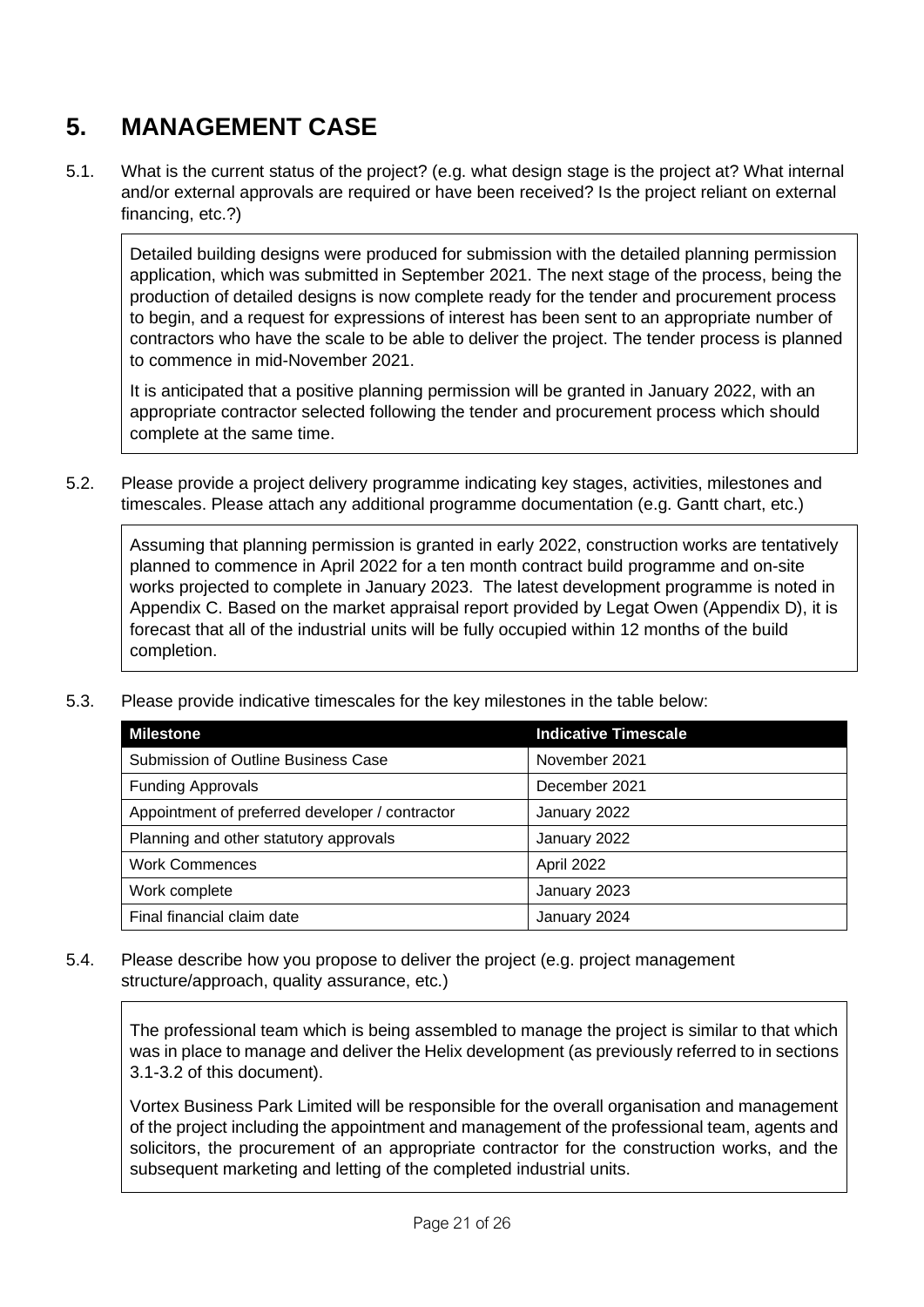The experienced directors of the company, assisted by the internal management team have engaged with a team of professional advisors including Hatrick Property (Project and Development Consultancy), Cadnant Planning Limited (Planning Application Consultants), C4 Consulting (Architecture), KGA (Mechanical & Engineering), Tier Consult (Civil and Structure), The Environment Partnership (Ecology), Barry Chinn Associates (Landscaping), Mode Transport (Transport and Highways), Avid Property Consultants (Project Management, Employers Agent and Quantity Surveying), Glenville Walker (Legal), Sasha Wynn (Grant Consultancy) and Legat Owen (Property Advisors and Letting Agents).

Key project objectives are to ensure that the design and construction of the industrial units are to statutory standards and that there is cost and programme certainty.

A formal tender process will be undertaken to identify the most appropriate contractor to undertake the project construction. This will take the form of a single stage competitive tender. Tenders will be invited from suitably experienced contractors. Once tenders have been received, a period of analysis will take place culminating in production of a tender report that will provide a recommendation on contractor selection. Procurement will be undertaken utilising the JCT Design & Build Form of Building Contract. Avid Property Consultants have been appointed as Project Manager to oversee the development and as Employer's Agent to administer the building contract. Avid will chair regular progress meetings to review the design, site quality, cost control and development programme. Regular reports will be provided during the construction phase that will comment upon items such as tracking of forecast expenditure against actual cashflow and programme monitoring.

A single stage competitive tender procurement process is to be adopted for the construction works. There will however be a Pre-Qualification Questionnaire (PQQ) issued to a 'long list' of suitable contractors. The PQQ will be used to select a 'short list' of contractors for the main tender. PQQ's will be objectively scored by reference to a scoring matrix. Contractors successful at the PQQ stage will be provided with an Employer's Requirements pack of information to allow pricing. Following receipt of tenders and compliance checks, Avid will prepare a comprehensive Tender Adjudication Report recommending the appointment of the most suitable contractor for the development.

5.5. Please comment on any community support for this Scheme. Has public consultation on the Scheme been undertaken? Is the scheme likely to invoke objections or involve damage to the local environment? (e.g. use of greenbelt land, destruction of heritage of cultural landscape including listed buildings, or development in an area with special landscape designations e.g. SSSI, AONB)

The site is a disused brownfield site near to Ellesmere Port which has no current structures built on it and is ecologically poor, as confirmed by the ecology reports we have commissioned during the agreement for lease and planning permission application processes. The land is deemed to be unintended habitat and has no specific landscape designations. As far as we know, there would be no cultural or heritage landscape destruction from the development at the site.

5.6. Please set out the principal risks associated with the project and how do you anticipate mitigating them? (Please add additional rows as required)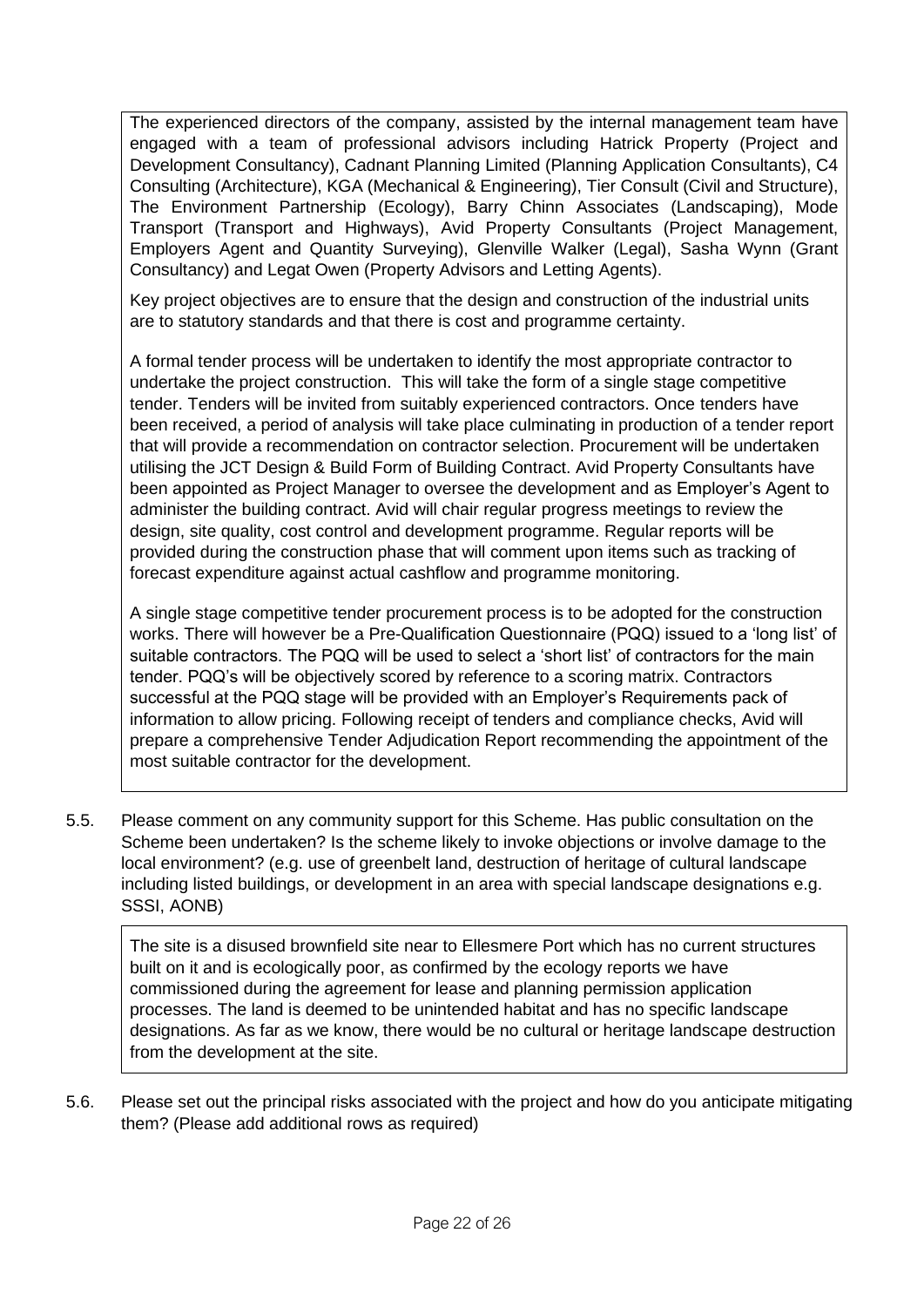| <b>Risk</b>           | <b>Impact</b><br>(H/M/L) | Likelihood<br>(H/M/L) | <b>Risk Mitigation</b>                                                                                                                                                                                                                                                                                                                                                                                                                     |
|-----------------------|--------------------------|-----------------------|--------------------------------------------------------------------------------------------------------------------------------------------------------------------------------------------------------------------------------------------------------------------------------------------------------------------------------------------------------------------------------------------------------------------------------------------|
| Planning              | H                        | L                     | The management of VBP have been in<br>regular contact with the appropriate senior<br>commercial property representatives from<br>CW&C throughout the project, from initial<br>consultation through achieving the<br>agreement for lease and then<br>subsequently up and to the point of<br>planning permission application<br>submission.                                                                                                  |
|                       |                          |                       | Engagement of an appropriate team of<br>professional advisors to ensure that the<br>planning permission application was<br>robust with all necessary supporting<br>documentation provided                                                                                                                                                                                                                                                  |
|                       |                          |                       | Track record - Helix Business Park and<br>other industrial building ownerships<br>through other companies under the<br>directorship of Alec Pickering                                                                                                                                                                                                                                                                                      |
| <b>Cost Over Runs</b> | M                        | L                     | The engagement of an appropriate team<br>of professionals to manage the tender<br>process, with a thorough review of pre<br>tender cost estimates and a robust<br>contractor procurement process to be<br>adopted. Adequate contingency amounts<br>to be included within project costs to allow<br>for unforeseen cost over runs, and the<br>build contract will ensure that all<br>development cost risk will lie with the<br>contractor. |
| Program Delays        | M                        | L                     | The construction works programme has<br>been developed by the professional team<br>engaged by VBP based on their extensive<br>experience of undertaking other projects of<br>this type and scale. A construction<br>programme and key milestone dates will<br>be agreed with the chosen contractor,<br>which will form part of the building<br>contract.                                                                                   |
|                       |                          |                       | An extensive amount of background work<br>has been undertaken by appropriate<br>consultants up to the submission of the<br>planning permission application, in respect<br>of ecology, bio-diversity, site and ground<br>investigations, transport and landscaping<br>with no adverse conclusions reached and                                                                                                                               |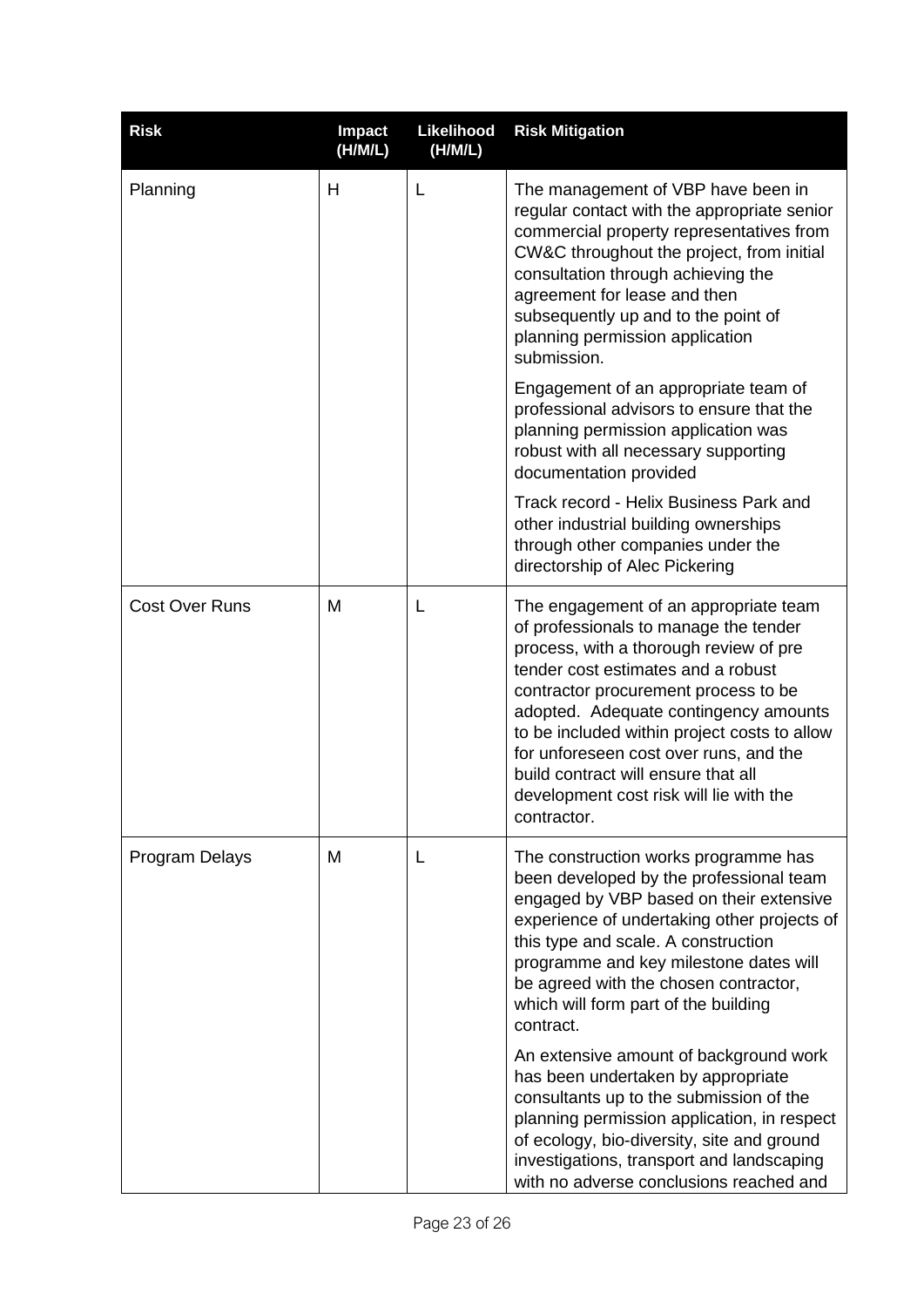|                                                                   |   | appropriate plans put in place for<br>appropriate mitigations.                                                                                                                                                                                 |
|-------------------------------------------------------------------|---|------------------------------------------------------------------------------------------------------------------------------------------------------------------------------------------------------------------------------------------------|
| <b>BISF Grant not</b><br>Approved                                 | Н | Preparation of a robust Business Case<br>with full supporting documentation to be<br>reviewed by an experienced Grant<br>Consultant before submission to CWLEP.                                                                                |
|                                                                   |   | Ongoing consultations and discussions<br>with CWLEP consultants throughout the<br>grant application process.                                                                                                                                   |
| Lower than expected<br>demand for industrial<br>units constructed | M | Legat Owen have undertaken a market<br>demand assessment (Appendix D), which<br>confirms that there is significant demand in<br>the market from SME occupiers requiring<br>the type and size of industrial units this<br>project will provide. |
|                                                                   |   | An early launch of a comprehensive<br>marketing campaign in late 2021 which will<br>continue through 2022 until build<br>completion in 2023.                                                                                                   |

5.7. Please identify any other significant constraints and confirm that the project is deliverable having regard to these risks and dependencies.

The above-mentioned are the key risks at this stage in the expected life cycle of the project. As the project timelines move forward, VBP will be adopting a formal and documented approach to facilitate risk being managed in a proactive and coordinated manner. In order to identify and schedule risks, the project will be regularly reviewed with key project team members to identify risk items that may impact on achieving the project objectives. This will include specific risk management workshops and the provision of a Risk Register and Analysis, which will provide a snapshot of the project risks and provide a management tool for actively managing and mitigating the risks in taking the project forward. At least 2 meetings per month will be diarised for management to meet (one office, one on site) and review development progress between November 2021 and the completion of the construction phase. This process will be managed by Avid Property Consultants in their role as Employers Agent and Project Manager to VBPL.

It is considered that at this stage on the project timeline there are no significant risks or dependencies which cannot be managed/mitigated, and which would result in the project not being delivered.

Assuming the BISF grant is approved at the level requested it is considered that this is a very deliverable project as:

VBP Limited has an agreement to lease the site (subject to obtaining an appropriate planning permission), and upon achieving practical completion of two of the four phases as per the proposed development plan, to buy the site from CW&C for a pre-determined amount;

VBP Limited and their advisors have the required skills to successfully deliver the project;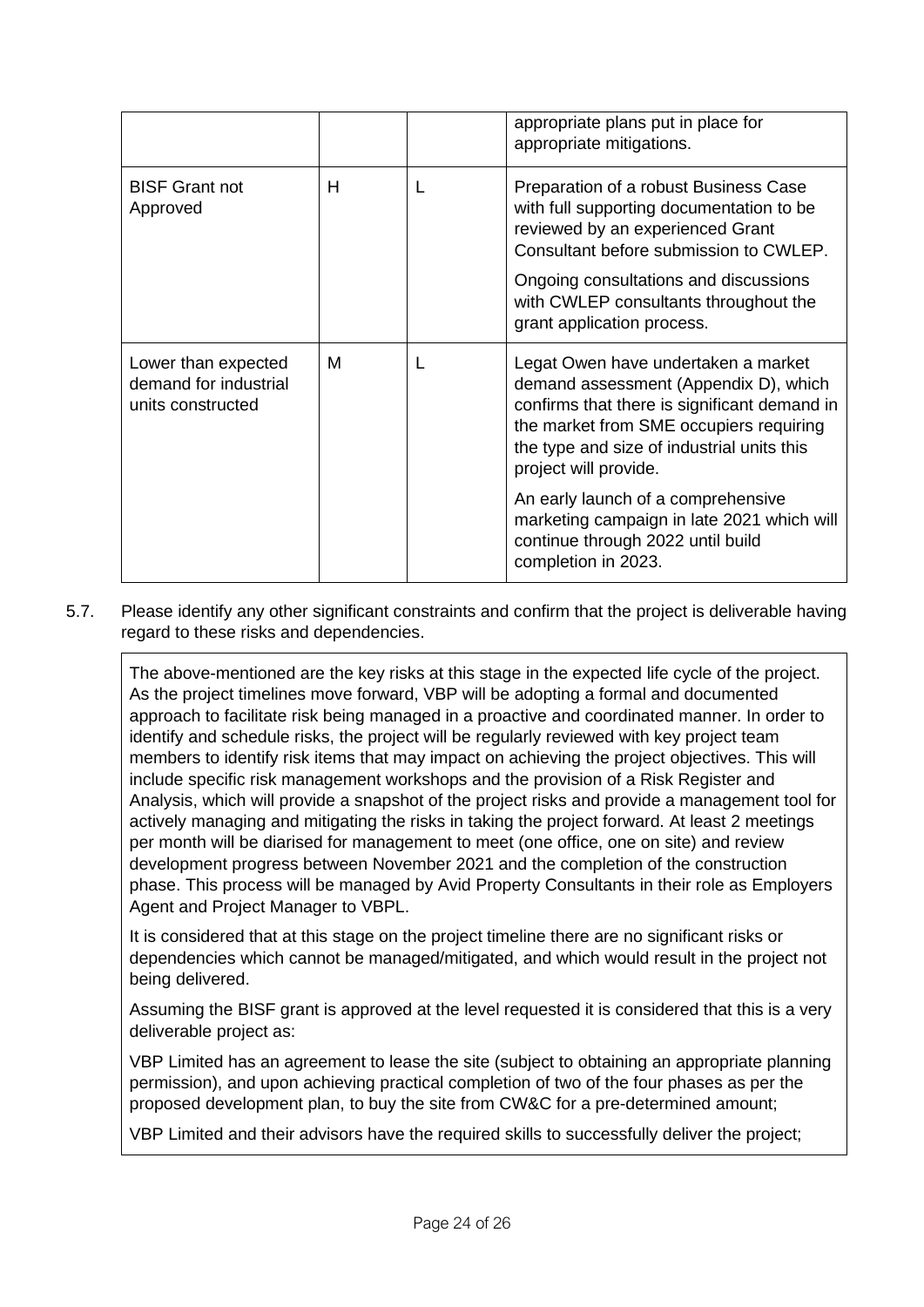In planning terms, the site is zoned for industrial use and pre-application discussions with CW&C indicate that their concerns relating to off site newt mitigation and off site biodiversity offset have been satisfactorily addressed;

The required private funding for the project is in place with plans to address any shortfall being addressed, and which are progressing;

The project professional team of advisors and consultants have been appointed;

Construction costs are based on up to date build cost advice from Avid Property Consultants;

Property values have been included based on advice from an experienced Property Agent, Legat Owen; and

Legat Owen have confirmed that there is a significant excess of demand over supply in the SME market for the proposed industrial units at VBP.